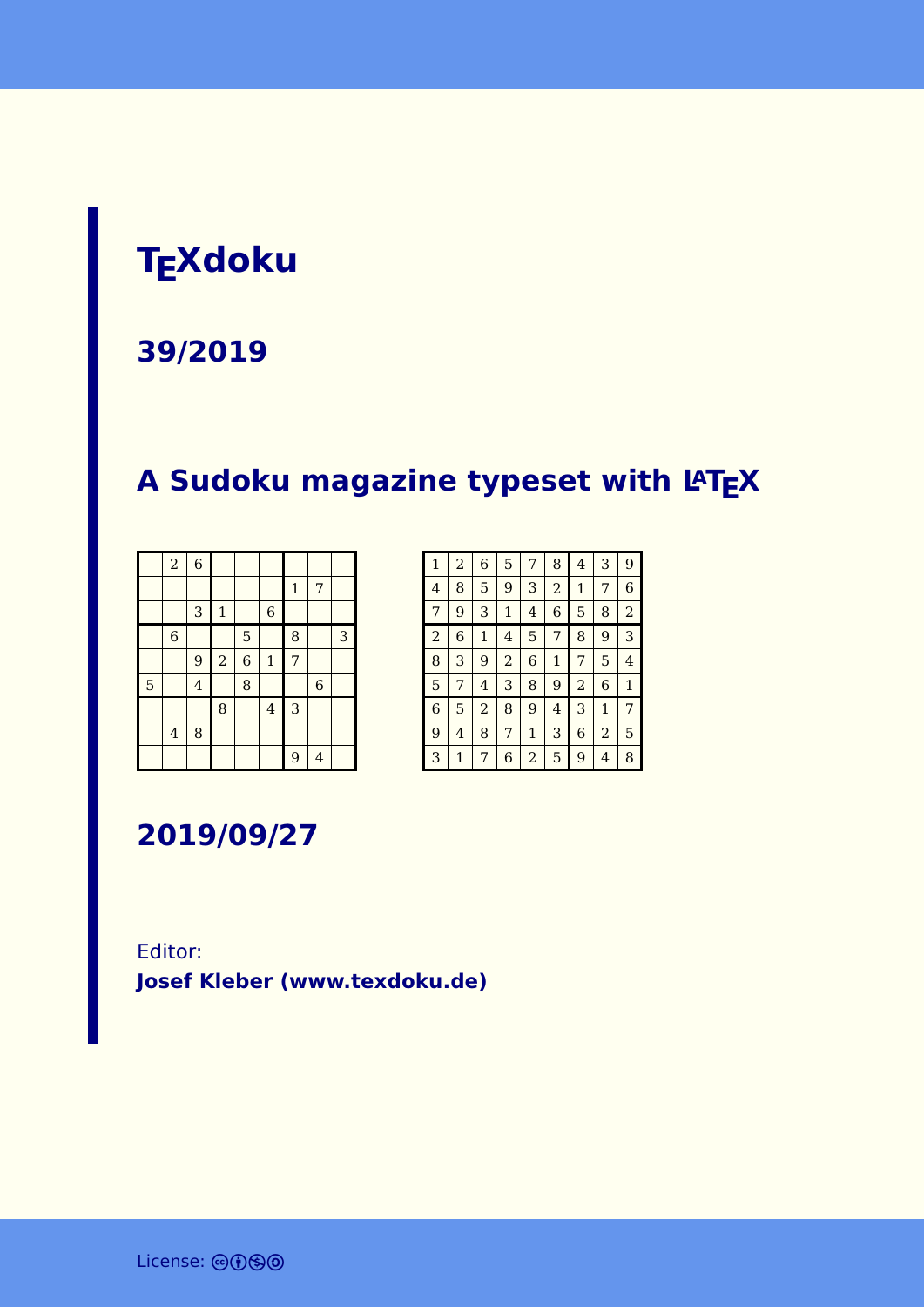Simple

|              |             |                | $\overline{4}$ | $\mathbf{1}$   |              |            | 3              | $\,$ 6 $\,$ |
|--------------|-------------|----------------|----------------|----------------|--------------|------------|----------------|-------------|
|              |             |                |                | $\,$ 6 $\,$    |              |            |                |             |
|              | 3           | 8              |                |                |              |            |                |             |
|              |             | $\,$ 6 $\,$    | $\mathbf{3}$   | $\, 8$         |              |            |                |             |
| 7            |             |                |                |                |              | $\sqrt{2}$ | $\overline{4}$ |             |
|              |             |                |                | $\mathbf 5$    | $\bf 4$      |            |                | 8           |
| $\mathbf{1}$ | $\,$ 6 $\,$ |                | $\, 8$         | $\overline{4}$ |              |            |                |             |
|              | 7           | 3              |                |                | $\mathbf{1}$ |            |                |             |
|              |             | $\overline{2}$ | $\overline{5}$ |                |              |            |                |             |

| $\overline{2}$ |              |         |                |                | 3              |         |                |                |
|----------------|--------------|---------|----------------|----------------|----------------|---------|----------------|----------------|
|                | 9            |         | 8              |                |                | $\,6\,$ | $\mathbf{1}$   |                |
|                | 5            | $\bf 4$ | $\overline{a}$ |                | $\mathbf 1$    |         |                | 9              |
|                | $\mathbf{1}$ | 3       | 5              | $\overline{9}$ | $\overline{4}$ |         | $\,$ 6 $\,$    |                |
|                |              |         | $\mathbf{1}$   |                |                | 3       | 5              |                |
|                |              |         |                |                |                |         |                |                |
|                |              |         |                |                |                |         | 9              |                |
|                |              |         |                |                |                | 8       | $\overline{4}$ | $\mathbf{3}$   |
|                |              |         |                | $\, 8$         |                |         |                | $\overline{6}$ |

|                |   | $\overline{4}$ |                | $\mathbf{1}$   | $\sqrt{2}$ | 3           |   |              |
|----------------|---|----------------|----------------|----------------|------------|-------------|---|--------------|
|                |   |                | 9              |                |            |             |   | $\mathbf{1}$ |
|                |   | $\,$ 6 $\,$    |                |                |            |             | 8 |              |
|                |   |                |                | 3              |            |             |   |              |
|                |   |                | $\sqrt{2}$     |                |            | $\,$ 6 $\,$ | 7 | $\sqrt{3}$   |
|                |   | 7              | 8              | $\overline{4}$ |            | 9           |   |              |
| $\overline{4}$ | 3 | 8              |                | 7              |            |             |   | 6            |
|                |   |                | $\overline{4}$ | $\overline{2}$ |            | $\mathbf 1$ |   |              |
|                |   | $\mathbf{1}$   |                |                |            |             | 3 |              |

| $\overline{6}$ |                  |             |                | $\mathbf 1$    | $\overline{4}$ |                |                |              |
|----------------|------------------|-------------|----------------|----------------|----------------|----------------|----------------|--------------|
|                |                  |             |                |                | 8              |                |                |              |
|                |                  | $\mathbf 1$ | 7              |                |                |                | 5              |              |
|                |                  | $\sqrt{2}$  |                |                |                |                |                |              |
|                |                  | 5           | 9              |                |                | 7              |                | 8            |
|                |                  | 7           | 8              | 5              | $\overline{6}$ |                |                |              |
|                | $\overline{4}$   |             |                | 7              |                | $\overline{6}$ | 9              |              |
|                | 9                |             | $\overline{6}$ |                |                |                | $\overline{2}$ | $\mathbf{1}$ |
| $\mathbf{1}$   | $\boldsymbol{2}$ |             |                | $\overline{4}$ |                |                |                |              |

 $\boxed{1}$ 

|                |   |       |   | 7              |                |             |             |                         |
|----------------|---|-------|---|----------------|----------------|-------------|-------------|-------------------------|
|                |   |       |   |                | $\overline{4}$ |             |             |                         |
|                |   | $1\,$ |   | 3              | $\,$ 6 $\,$    |             | 7           |                         |
|                | 7 |       |   | $\overline{6}$ |                |             |             |                         |
| $\overline{4}$ |   |       | 9 | 5              |                | $\,$ 6 $\,$ |             |                         |
| $\mathbf{1}$   |   |       | 3 |                |                |             | 8           | $\mathbf 5$             |
|                |   |       |   |                | 5              |             |             | $\overline{\mathbf{4}}$ |
|                | 8 | 7     |   | $\mathbf{1}$   |                | 9           | $\,$ 6 $\,$ |                         |
|                |   |       | 7 | 9              |                |             |             | 3                       |

|                |             |       |                |                           |                |   |   | 7            |
|----------------|-------------|-------|----------------|---------------------------|----------------|---|---|--------------|
|                |             | $1\,$ | $\overline{4}$ |                           |                |   |   |              |
| $\overline{4}$ |             |       |                | $\ensuremath{\mathsf{3}}$ |                | 5 |   |              |
| $\overline{3}$ |             |       | $\mathbf 1$    |                           |                |   |   |              |
| $\mathbf{1}$   |             |       | $\overline{6}$ | 5                         | $\overline{4}$ | 3 |   |              |
|                | $\mathbf 5$ |       |                | $\overline{c}$            |                | 9 |   |              |
| 7              |             | 9     |                |                           | $\overline{6}$ |   | 5 |              |
|                |             |       | 7              |                           | 9              |   | 3 | $\mathbf{1}$ |
|                |             |       | 3              |                           |                |   |   |              |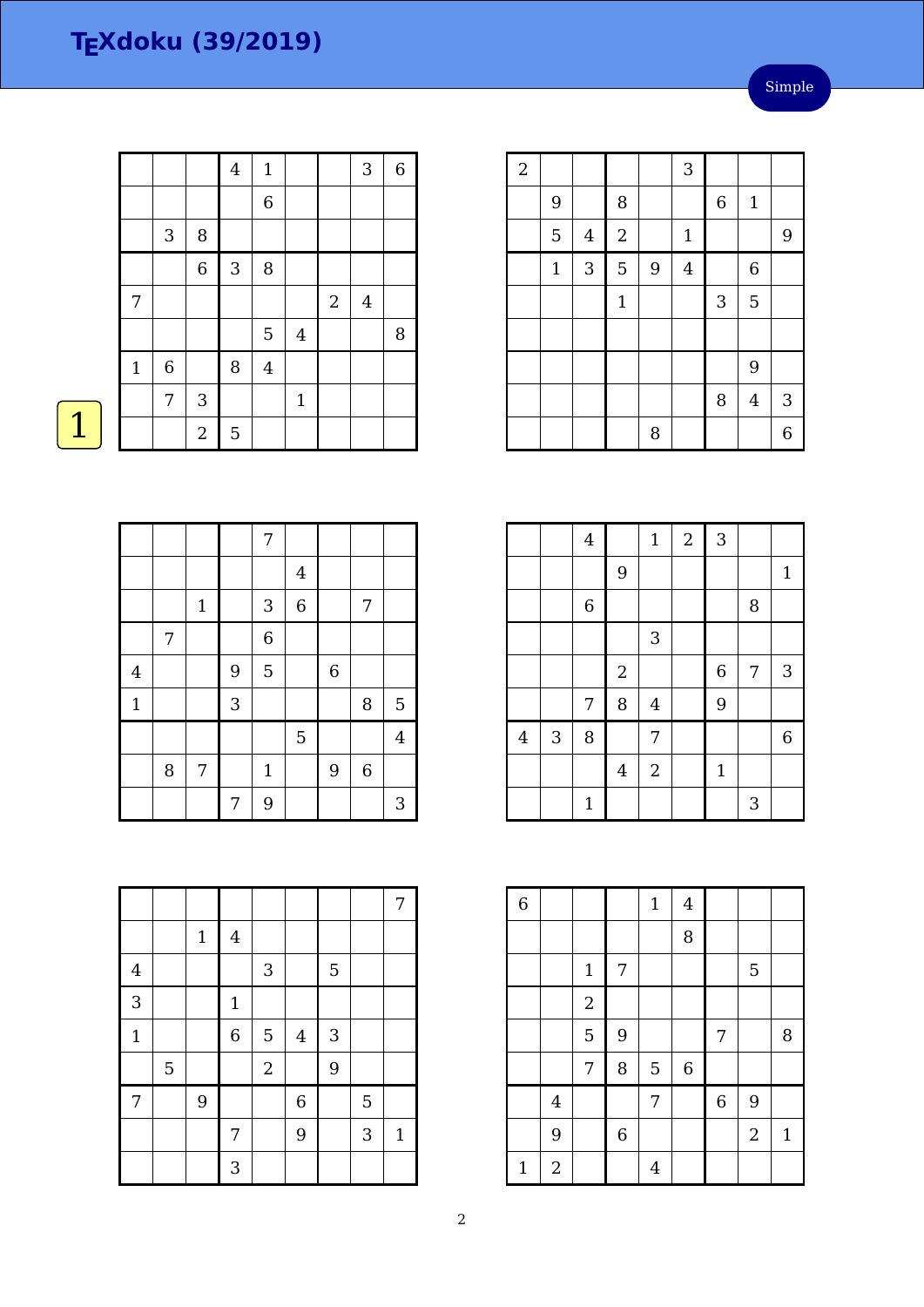Simple

| $\overline{6}$ |                  | 9                |   |                  |                | $\overline{5}$   |   |
|----------------|------------------|------------------|---|------------------|----------------|------------------|---|
|                | $\boldsymbol{7}$ |                  |   | $\sqrt{2}$       | $\, 8$         |                  |   |
| $\overline{5}$ |                  | $\boldsymbol{4}$ |   |                  | $\overline{7}$ |                  |   |
|                | $\overline{4}$   | $\overline{6}$   |   | $\boldsymbol{9}$ |                |                  |   |
|                |                  |                  |   |                  |                |                  |   |
|                | $\, 8$           |                  |   |                  | $\sqrt{2}$     | $\boldsymbol{4}$ |   |
| $\overline{7}$ |                  |                  |   | 8                | $\mathbf{1}$   |                  |   |
|                |                  |                  | 9 |                  |                |                  | 5 |
|                | $1\,$            | 5                |   | 7                | $\overline{4}$ |                  |   |
|                |                  |                  |   |                  |                |                  |   |

|            | 6 |                  |                  | $\overline{2}$ | 8              |                |                |
|------------|---|------------------|------------------|----------------|----------------|----------------|----------------|
|            |   |                  |                  |                | $1\,$          |                |                |
| 7          | 5 |                  | 8                |                |                | $\overline{4}$ | $\mathbf{3}$   |
|            |   | $\sqrt{2}$       |                  | 7              |                |                |                |
| $\sqrt{2}$ |   | $\overline{4}$   | $\boldsymbol{6}$ | $\mathbf{3}$   |                |                | 8              |
|            |   |                  |                  |                | 6              |                | $\mathbf{1}$   |
|            |   |                  | 7                |                |                |                | $\overline{2}$ |
|            |   | $\boldsymbol{6}$ |                  | 5              |                |                |                |
|            |   | 3                |                  | 8              | $\overline{4}$ |                | 7              |

|                | $\,$ 6 $\,$ | 3              |                |                |            |                |                  |
|----------------|-------------|----------------|----------------|----------------|------------|----------------|------------------|
| $\mathbf 1$    |             |                |                |                |            |                |                  |
| $\overline{5}$ |             |                |                |                | $\sqrt{2}$ |                | 7                |
|                | 5           |                | $\overline{2}$ |                |            | $\mathbf 1$    |                  |
|                |             |                | 3              |                | 9          | $\overline{4}$ | $\boldsymbol{6}$ |
|                |             | 9              | $\bf 4$        | $1\,$          |            | $\sqrt{2}$     | $\mathbf{3}$     |
|                |             | $\overline{6}$ |                |                | 7          |                |                  |
|                | $\mathbf 1$ | $\overline{2}$ |                | $\overline{4}$ |            |                |                  |
| $\overline{4}$ | 7           |                |                |                | 3          |                |                  |

|   | $\mathbf 1$    | $\overline{4}$   | $\sqrt{3}$ |             |                | 9           | $\sqrt{2}$     |                  |
|---|----------------|------------------|------------|-------------|----------------|-------------|----------------|------------------|
| 8 |                |                  | 9          |             |                |             | 5              | $\overline{4}$   |
| 3 |                |                  |            |             |                | $\mathbf 1$ |                |                  |
|   |                | 9                | $\bf 4$    |             |                |             |                |                  |
|   |                |                  |            |             |                |             |                | $\boldsymbol{2}$ |
|   |                | $\boldsymbol{2}$ |            |             |                |             |                |                  |
|   | 8              |                  | $\sqrt{2}$ | $\mathbf 5$ |                |             | $\overline{4}$ | 3                |
|   | $\overline{4}$ |                  |            |             | $\overline{6}$ |             | 9              |                  |
|   |                | $\boldsymbol{6}$ |            |             | 3              |             |                | 8                |

|   |                | 3              |              |   | $\overline{7}$            |                | 8 | 9 |
|---|----------------|----------------|--------------|---|---------------------------|----------------|---|---|
| 8 | 9              |                |              |   |                           |                |   |   |
|   | $\overline{6}$ | 7              |              |   |                           |                |   |   |
| 3 |                |                |              | 9 |                           |                |   |   |
| 7 |                |                |              |   | $\ensuremath{\mathsf{3}}$ | $\sqrt{2}$     |   |   |
|   | $1\,$          | $\overline{4}$ |              |   |                           | 8              |   |   |
|   | 5              |                |              | 8 | 9                         | $\overline{6}$ |   |   |
|   |                |                | $\mathbf{3}$ |   | $\overline{6}$            |                | 5 |   |
|   |                | $\mathbf 1$    | 5            |   |                           |                | 7 |   |

|                |                | $\mathbf 1$      | 5            | $\sqrt{3}$       |   |   | $\overline{4}$ | 9              |
|----------------|----------------|------------------|--------------|------------------|---|---|----------------|----------------|
|                |                |                  | 9            |                  |   |   |                |                |
| 9              | $\overline{4}$ |                  |              | $\,$ 6 $\,$      |   | 5 | 3              | 8              |
|                |                |                  | $\mathbf{1}$ |                  |   |   |                | $\overline{6}$ |
|                | 5              | $\boldsymbol{4}$ |              |                  |   |   |                |                |
| $\mathbf{1}$   |                |                  |              |                  |   |   |                |                |
| 5              |                |                  |              |                  |   |   |                |                |
| $\overline{6}$ |                |                  |              | $\bf 4$          |   |   |                | $\mathbf{1}$   |
|                |                |                  | 8            | $\boldsymbol{2}$ | 9 |   |                | 3              |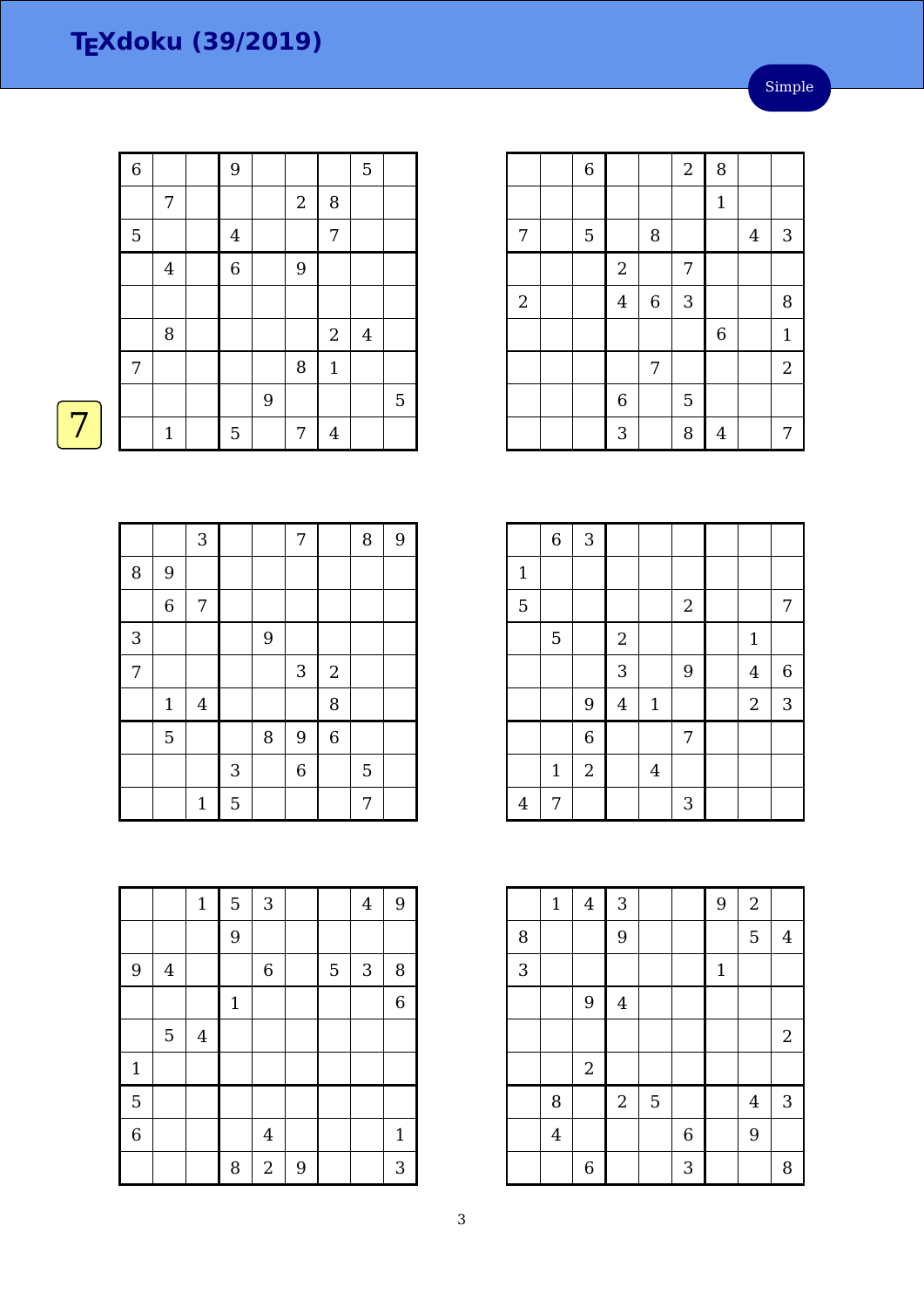|    |                | $\overline{4}$ |         | 5            | $\boldsymbol{2}$ |                | $\mathbf{1}$     |                |
|----|----------------|----------------|---------|--------------|------------------|----------------|------------------|----------------|
|    | 7              |                |         | $\mathbf{1}$ |                  | 9              |                  |                |
|    |                | 5              |         |              | 7                |                |                  |                |
|    |                | 3              |         |              |                  |                | 5                | 7              |
|    |                |                |         |              | $\sqrt{3}$       | $\overline{4}$ | 9                | $\overline{2}$ |
|    | $\overline{4}$ |                |         |              |                  |                |                  |                |
|    |                |                | 7       | $9\,$        | $\overline{4}$   |                | $\boldsymbol{2}$ |                |
|    | $\mathbf 5$    | 8              | $\bf 4$ |              |                  |                | 7                |                |
| 13 | 9              |                |         |              | $\mathbf 5$      |                |                  |                |

|                | $\mathbf 5$ |                | $\sqrt{2}$                |                |                |   |             |                |
|----------------|-------------|----------------|---------------------------|----------------|----------------|---|-------------|----------------|
| 7              | 9           | $\overline{4}$ | $\mathbf 1$               |                |                |   |             | $\,$ 6 $\,$    |
| $\overline{4}$ |             |                |                           |                | $\mathbf 1$    | 5 |             | $\overline{2}$ |
| $\overline{6}$ |             |                |                           | 3              |                |   | $\mathbf 1$ | 7              |
|                |             |                |                           | $\overline{4}$ | 5              | 9 |             |                |
|                |             | $\sqrt{2}$     |                           | 9              |                |   |             |                |
|                | 7           | $\overline{6}$ |                           | $\sqrt{2}$     | $\overline{4}$ |   |             | 5              |
|                |             |                | $\ensuremath{\mathsf{3}}$ |                |                |   |             |                |

| $\mathbf{1}$   |             |                |              | 9            |            | 5           | 8 |                |
|----------------|-------------|----------------|--------------|--------------|------------|-------------|---|----------------|
| 8              | $\mathbf 5$ |                | 7            |              | $\sqrt{2}$ |             |   |                |
| $\overline{4}$ |             | $\,$ 6 $\,$    | $\mathbf{1}$ |              |            |             |   |                |
|                |             | 8              | $\,$ 6 $\,$  | $\mathbf{1}$ | 5          |             | 7 | $\overline{4}$ |
|                |             | $\overline{2}$ |              |              | 7          | 9           |   | 6              |
|                | 7           |                |              |              |            |             |   |                |
|                |             |                |              |              |            | $\mathbf 1$ | 6 | $\overline{2}$ |
|                |             |                |              |              |            | 8           | 9 |                |
|                |             |                |              |              |            |             |   |                |

| 8           | $1\,$ |                |                  |            | 3 |                | $\overline{4}$ |   |
|-------------|-------|----------------|------------------|------------|---|----------------|----------------|---|
| 7           |       | $\overline{4}$ |                  |            |   |                |                |   |
|             |       | $\sqrt{2}$     |                  |            | 7 |                |                | 8 |
| $\mathbf 1$ |       |                |                  |            |   | 8              | 3              |   |
|             |       |                | $\boldsymbol{6}$ |            |   |                |                |   |
| 9           |       | 7              |                  | $\sqrt{2}$ |   |                |                |   |
|             |       |                | 7                |            |   | 3              |                |   |
|             |       | $\overline{6}$ |                  |            |   | $\overline{a}$ | 9              |   |
|             |       | 3              | $\overline{4}$   |            |   | 6              |                |   |

Easy

| 8              |             |   |                |              |                |            |                  |
|----------------|-------------|---|----------------|--------------|----------------|------------|------------------|
| $\overline{6}$ | $\sqrt{2}$  |   | $\bf 4$        | 3            | 7              |            |                  |
|                |             | 9 |                | $\mathbf{1}$ |                | $\sqrt{2}$ |                  |
|                |             | 8 |                | 9            | $\overline{6}$ |            | $\overline{4}$   |
|                | 7           |   | 3              |              |                |            |                  |
|                |             |   | $\overline{6}$ | $\bf 4$      |                | 7          | $\boldsymbol{2}$ |
| 7              |             |   |                |              |                |            |                  |
|                | $\mathbf 1$ |   |                |              |                |            |                  |
| 9              |             | 3 |                |              | 4              |            |                  |

|                |                | $\mathbf{1}$   |                | 7          | $\overline{4}$ |   |   |              |
|----------------|----------------|----------------|----------------|------------|----------------|---|---|--------------|
|                |                |                | 8              |            |                |   |   | 9            |
| 7              |                |                |                |            |                | 3 |   |              |
| $\overline{4}$ |                |                | 3              |            | 7              |   |   | $\mathbf{1}$ |
|                |                | $\mathbf{3}$   |                |            |                |   |   | 5            |
|                | $\mathbf{1}$   |                |                | $\sqrt{2}$ |                |   | 9 |              |
|                |                | $\overline{4}$ |                |            | 8              |   |   |              |
|                | $\overline{9}$ |                | $\overline{c}$ | 3          |                | 5 |   |              |
|                | 3              |                | $\mathbf{1}$   |            |                |   |   |              |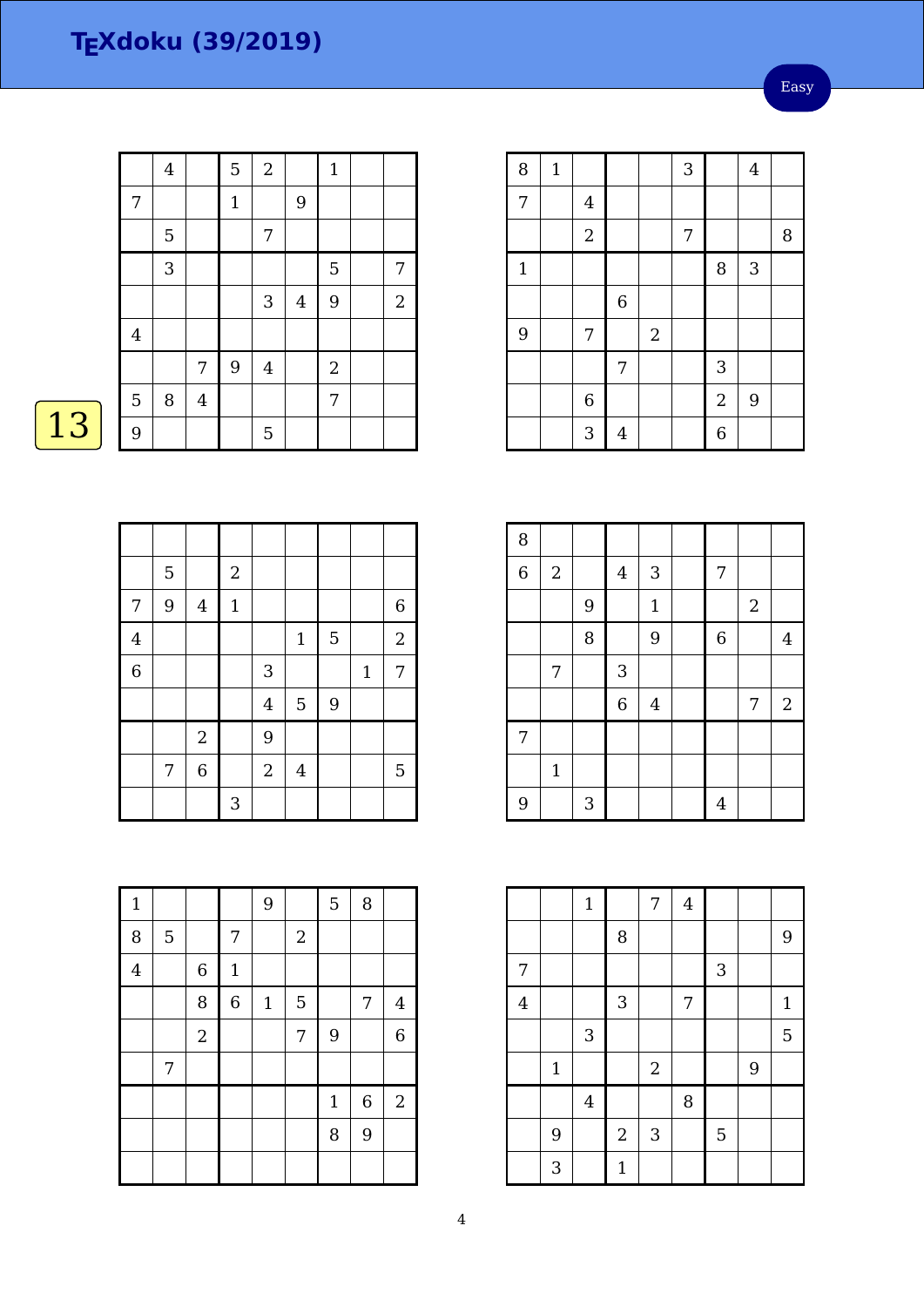$\boxed{19}$ 

|                         | $\overline{4}$ |                | 5            | $\overline{c}$ |                | $\mathbf{1}$   |            |
|-------------------------|----------------|----------------|--------------|----------------|----------------|----------------|------------|
| 7                       |                |                | $\mathbf{1}$ |                | 9              |                |            |
|                         | $\mathbf 5$    |                |              | 7              |                |                |            |
|                         | 3              |                |              |                |                | 5              | 7          |
|                         |                |                |              | 3              | $\overline{4}$ | 9              | $\sqrt{2}$ |
| $\overline{\mathbf{4}}$ |                |                |              |                |                |                |            |
|                         |                | 7              | 9            | $\overline{4}$ |                | $\overline{2}$ |            |
| $\overline{5}$          | 8              | $\overline{4}$ |              |                |                | $\overline{7}$ |            |
| 9                       |                |                |              | 5              |                |                |            |

|                | 5 |                | $\sqrt{2}$   |                |                |                |              |                |
|----------------|---|----------------|--------------|----------------|----------------|----------------|--------------|----------------|
| 7              | 9 | $\overline{4}$ | $\mathbf{1}$ |                |                |                |              | 6              |
| $\overline{4}$ |   |                |              |                | $1\,$          | 5              |              | $\overline{c}$ |
| $\overline{6}$ |   |                |              | 3              |                |                | $\mathbf{1}$ | 7              |
|                |   |                |              | $\overline{4}$ | 5              | $\overline{9}$ |              |                |
|                |   | $\overline{c}$ |              | 9              |                |                |              |                |
|                | 7 | 6              |              | $\sqrt{2}$     | $\overline{4}$ |                |              | 5              |
|                |   |                | 3            |                |                |                |              |                |

| $\mathbf{1}$   |             |                |                | $9$   |            | 5            | 8                |                |
|----------------|-------------|----------------|----------------|-------|------------|--------------|------------------|----------------|
| 8              | $\mathbf 5$ |                | 7              |       | $\sqrt{2}$ |              |                  |                |
| $\overline{4}$ |             | $\,$ 6 $\,$    | $\mathbf{1}$   |       |            |              |                  |                |
|                |             | 8              | $\overline{6}$ | $1\,$ | 5          |              | $\boldsymbol{7}$ | $\overline{4}$ |
|                |             | $\overline{2}$ |                |       | 7          | 9            |                  | $\overline{6}$ |
|                | 7           |                |                |       |            |              |                  |                |
|                |             |                |                |       |            | $\mathbf{1}$ | $\overline{6}$   | $\overline{2}$ |
|                |             |                |                |       |            | 8            | 9                |                |
|                |             |                |                |       |            |              |                  |                |

| ï |   |
|---|---|
|   | ۶ |
|   |   |

|         |              |                | 8              |                |   |   |   | 9           |
|---------|--------------|----------------|----------------|----------------|---|---|---|-------------|
| 7       |              |                |                |                |   | 3 |   |             |
| $\bf 4$ |              |                | 3              |                | 7 |   |   | $1\,$       |
|         |              | 3              |                |                |   |   |   | $\mathbf 5$ |
|         | $\mathbf{1}$ |                |                | $\overline{c}$ |   |   | 9 |             |
|         |              | $\overline{4}$ |                |                | 8 |   |   |             |
|         | 9            |                | $\overline{2}$ | 3              |   | 5 |   |             |
|         | 3            |                | $\mathbf{1}$   |                |   |   |   |             |

 $7 \mid 4$ 

| 8     | $\mathbf{1}$ |                |             |            | 3 |                  | $\overline{4}$ |   |
|-------|--------------|----------------|-------------|------------|---|------------------|----------------|---|
| 7     |              | $\overline{4}$ |             |            |   |                  |                |   |
|       |              | $\overline{2}$ |             |            | 7 |                  |                | 8 |
| $1\,$ |              |                |             |            |   | 8                | $\sqrt{3}$     |   |
|       |              |                | $\,$ 6 $\,$ |            |   |                  |                |   |
| 9     |              | 7              |             | $\sqrt{2}$ |   |                  |                |   |
|       |              |                | 7           |            |   | 3                |                |   |
|       |              | $\,$ 6 $\,$    |             |            |   | $\boldsymbol{2}$ | 9              |   |
|       |              | 3              | 4           |            |   | $\overline{6}$   |                |   |

| 8              |                |   |                |                |                |            |                |
|----------------|----------------|---|----------------|----------------|----------------|------------|----------------|
| $\overline{6}$ | $\overline{2}$ |   | $\bf 4$        | $\sqrt{3}$     | 7              |            |                |
|                |                | 9 |                | $\mathbf 1$    |                | $\sqrt{2}$ |                |
|                |                | 8 |                | 9              | $\overline{6}$ |            | $\overline{4}$ |
|                | 7              |   | 3              |                |                |            |                |
|                |                |   | $\overline{6}$ | $\overline{4}$ |                | 7          | $\sqrt{2}$     |
| 7              |                |   |                |                |                |            |                |
|                | $\mathbf 1$    |   |                |                |                |            |                |
| 9              |                | 3 |                |                | 4              |            |                |

|   | $\mathbf{v}$   |   |                |  |   |
|---|----------------|---|----------------|--|---|
|   |                |   |                |  |   |
|   |                | 5 | $\overline{7}$ |  |   |
| 3 | $\overline{4}$ | 9 | $\overline{2}$ |  |   |
|   |                |   |                |  | 9 |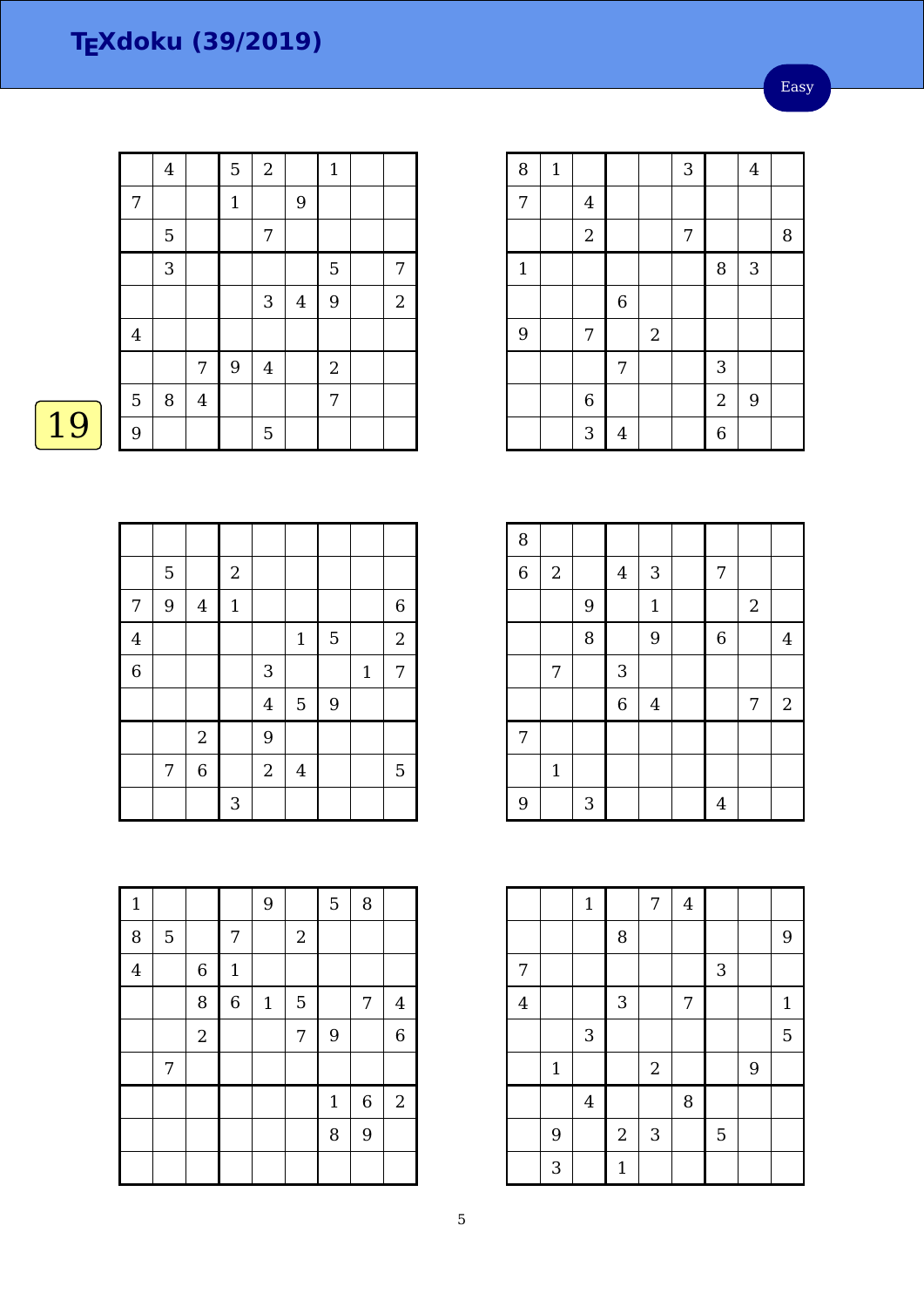Intermediate

| 9<br>8<br>7<br>$\mathbf{1}$<br>$\,6\,$<br>8<br>9<br>7<br>$\ensuremath{\mathsf{3}}$<br>$\mathbf 1$<br>$\overline{6}$<br>$\mathbf{3}$<br>$\boldsymbol{4}$<br>$\mathbf{1}$<br>6<br>$\sqrt{3}$<br>8<br>$\bf 4$<br>7<br>7<br>6<br>$\overline{2}$ |    |  |                |                |              |  |  |
|---------------------------------------------------------------------------------------------------------------------------------------------------------------------------------------------------------------------------------------------|----|--|----------------|----------------|--------------|--|--|
|                                                                                                                                                                                                                                             |    |  |                |                |              |  |  |
|                                                                                                                                                                                                                                             |    |  |                |                |              |  |  |
|                                                                                                                                                                                                                                             |    |  |                |                |              |  |  |
|                                                                                                                                                                                                                                             |    |  |                |                |              |  |  |
|                                                                                                                                                                                                                                             |    |  |                |                |              |  |  |
|                                                                                                                                                                                                                                             |    |  |                |                |              |  |  |
|                                                                                                                                                                                                                                             |    |  |                |                |              |  |  |
|                                                                                                                                                                                                                                             |    |  |                |                |              |  |  |
|                                                                                                                                                                                                                                             | 25 |  | $\overline{2}$ | $\overline{4}$ | $\mathbf{1}$ |  |  |

|                |                |                |                           |              |   |              | 9            |
|----------------|----------------|----------------|---------------------------|--------------|---|--------------|--------------|
| $\overline{6}$ |                |                |                           | 3            | 8 |              |              |
| $\overline{2}$ |                | $\,$ 6 $\,$    | $\, 8$                    |              |   | $\mathbf{1}$ |              |
|                |                | $\overline{2}$ |                           | $\mathbf{1}$ |   |              |              |
| $\sqrt{3}$     |                |                |                           |              |   | 5            |              |
|                | 5              |                |                           |              |   | 9            |              |
|                | $\mathbf 1$    | $\, 8$         |                           |              | 9 |              |              |
|                | 8              |                | $\ensuremath{\mathsf{3}}$ | 7            |   |              | $\mathbf{2}$ |
| 9              | $\overline{2}$ |                | 6                         | 5            |   |              | 3            |

|                | $\mathbf{1}$              |   | $\overline{6}$ |                | 7              |                |              |                |
|----------------|---------------------------|---|----------------|----------------|----------------|----------------|--------------|----------------|
|                |                           |   |                |                |                |                |              |                |
| 8              |                           |   |                |                | $\mathbf{1}$   |                | 7            | $\overline{4}$ |
|                | $\ensuremath{\mathsf{3}}$ |   |                |                |                | $\overline{6}$ |              | 8              |
|                |                           |   |                |                |                | 3              |              |                |
|                |                           |   |                |                | $\overline{4}$ |                |              |                |
|                | 7                         |   | 9              |                | 8              | 5              |              |                |
| $\overline{5}$ |                           |   |                | $\mathbf{1}$   |                |                |              | 3              |
|                |                           | 9 |                | $\overline{4}$ |                |                | $\mathbf{1}$ |                |

|                |   |                |                |              | 3              |                  |   |              |
|----------------|---|----------------|----------------|--------------|----------------|------------------|---|--------------|
|                |   |                | $\overline{2}$ | 8            |                | 9                |   |              |
|                |   |                | 7              |              |                |                  |   |              |
|                | 8 |                | $\mathbf 1$    | 9            |                | $\boldsymbol{2}$ |   |              |
| 7              | 9 | $\mathbf 1$    | $\,$ 6 $\,$    |              | $\overline{4}$ |                  |   | 8            |
|                |   |                |                |              |                |                  |   |              |
|                |   | 8              |                | $\mathbf{1}$ |                | $\overline{4}$   |   |              |
| $\overline{2}$ |   | $\overline{6}$ | 9              |              |                | 7                |   | $\mathbf{1}$ |
|                |   | $\overline{4}$ |                |              | $\overline{6}$ |                  | 3 |              |

|                |                           |                  |             | 9              | $\overline{6}$ |             |   |  |
|----------------|---------------------------|------------------|-------------|----------------|----------------|-------------|---|--|
| $\overline{6}$ |                           | $\overline{5}$   |             |                | 3              | 8           |   |  |
|                |                           |                  | 8           |                |                | $\mathbf 1$ | 7 |  |
|                |                           |                  |             | 7              |                | 5           |   |  |
|                | 8                         |                  |             | $\overline{4}$ |                |             | 9 |  |
| 3              | $\overline{5}$            | $\overline{4}$   |             |                |                | 7           |   |  |
| $\overline{4}$ |                           |                  |             |                |                |             |   |  |
| 9              |                           | 8                |             |                |                |             |   |  |
|                | $\ensuremath{\mathsf{3}}$ | $\boldsymbol{6}$ | $\mathbf 1$ | 8              |                |             |   |  |

| $\overline{2}$ | $\mathbf{1}$ |              |                |                | 7 |                |                  | 8              |
|----------------|--------------|--------------|----------------|----------------|---|----------------|------------------|----------------|
| $\overline{6}$ |              |              | $\mathbf 1$    |                | 5 |                |                  |                |
|                | $\bf 4$      | $\, 8$       |                | $\sqrt{2}$     |   |                |                  |                |
|                |              |              |                | $\overline{6}$ |   | 8              | 7                | $\overline{5}$ |
|                |              |              |                |                |   | $\overline{6}$ | $\overline{4}$   |                |
|                |              |              |                |                |   |                |                  | 3              |
|                |              | $\mathbf{3}$ |                |                |   | $\overline{4}$ |                  | $\mathbf{1}$   |
|                |              |              | $\overline{4}$ |                |   |                |                  |                |
| 5              |              |              |                | 7              |   |                | $\boldsymbol{6}$ |                |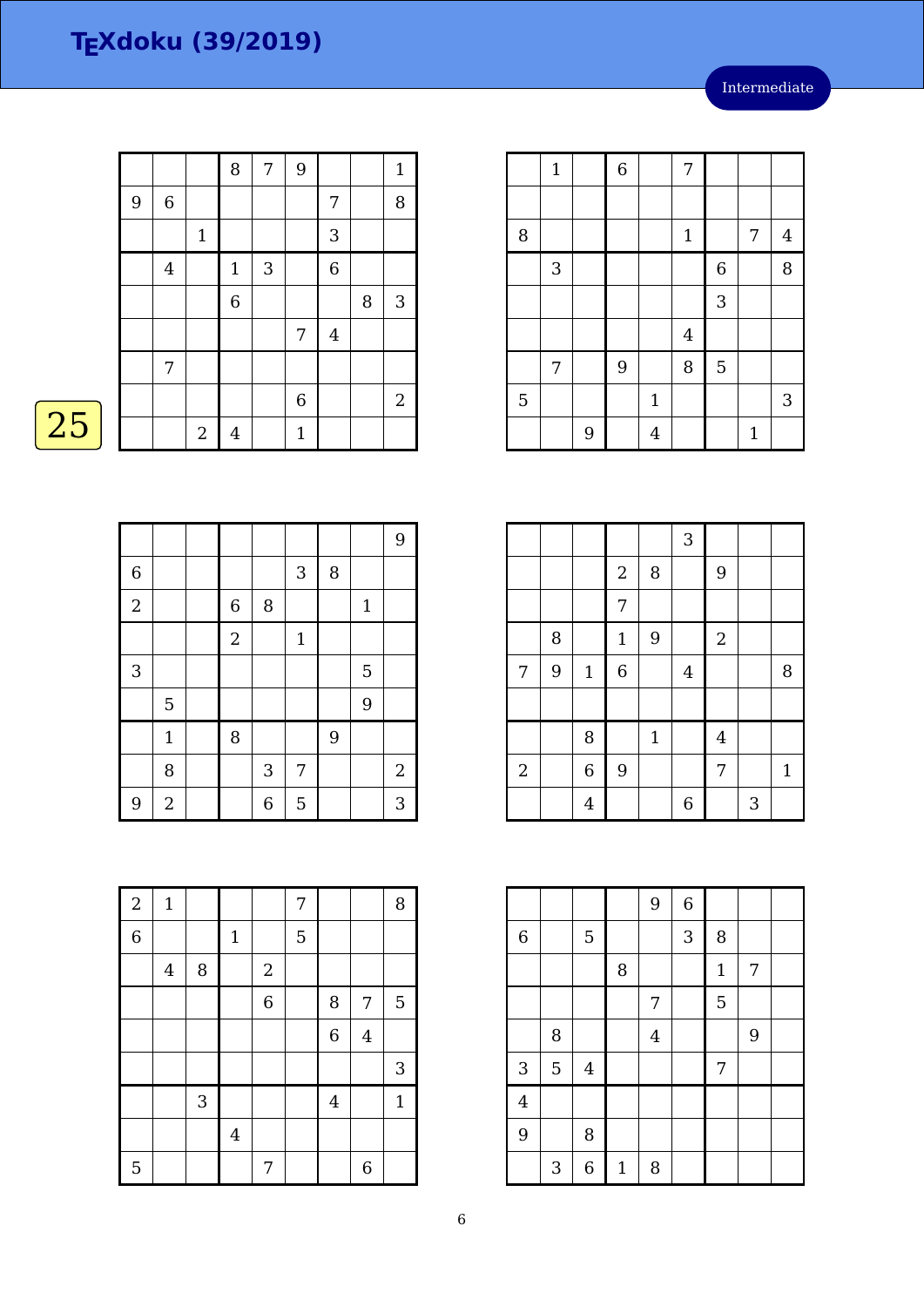Intermediate

|   |                |                | 8              | 7 | 9              |                |   | $1\,$          |
|---|----------------|----------------|----------------|---|----------------|----------------|---|----------------|
| 9 | $\,6\,$        |                |                |   |                | 7              |   | 8              |
|   |                | $1\,$          |                |   |                | 3              |   |                |
|   | $\overline{4}$ |                | $\mathbf{1}$   | 3 |                | $\overline{6}$ |   |                |
|   |                |                | $\overline{6}$ |   |                |                | 8 | $\sqrt{3}$     |
|   |                |                |                |   | $\overline{7}$ | $\bf 4$        |   |                |
|   | 7              |                |                |   |                |                |   |                |
|   |                |                |                |   | $\,$ 6 $\,$    |                |   | $\overline{2}$ |
|   |                | $\overline{2}$ | $\overline{4}$ |   | $\mathbf{1}$   |                |   |                |

 $\boxed{31}$ 

|                |                |                |                           |              |   |              | 9          |
|----------------|----------------|----------------|---------------------------|--------------|---|--------------|------------|
| $\overline{6}$ |                |                |                           | 3            | 8 |              |            |
| $\overline{2}$ |                | $\,$ 6 $\,$    | 8                         |              |   | $\mathbf{1}$ |            |
|                |                | $\overline{2}$ |                           | $\mathbf{1}$ |   |              |            |
| 3              |                |                |                           |              |   | 5            |            |
|                | 5              |                |                           |              |   | 9            |            |
|                | $\mathbf{1}$   | 8              |                           |              | 9 |              |            |
|                | 8              |                | $\ensuremath{\mathsf{3}}$ | 7            |   |              | $\sqrt{2}$ |
| 9              | $\overline{2}$ |                | 6                         | 5            |   |              | 3          |

|   | $\mathbf 1$ |   | $\overline{6}$ |                | 7            |                |              |                |
|---|-------------|---|----------------|----------------|--------------|----------------|--------------|----------------|
|   |             |   |                |                |              |                |              |                |
| 8 |             |   |                |                | $\mathbf{1}$ |                | 7            | $\overline{4}$ |
|   | 3           |   |                |                |              | $\overline{6}$ |              | 8              |
|   |             |   |                |                |              | 3              |              |                |
|   |             |   |                |                | $\bf 4$      |                |              |                |
|   | 7           |   | 9              |                | 8            | 5              |              |                |
| 5 |             |   |                | $\mathbf{1}$   |              |                |              | 3              |
|   |             | 9 |                | $\overline{4}$ |              |                | $\mathbf{1}$ |                |

|                |   |                |                  |             | $\mathbf{3}$   |                  |   |              |
|----------------|---|----------------|------------------|-------------|----------------|------------------|---|--------------|
|                |   |                | $\sqrt{2}$       | 8           |                | 9                |   |              |
|                |   |                | 7                |             |                |                  |   |              |
|                | 8 |                | $\mathbf 1$      | 9           |                | $\boldsymbol{2}$ |   |              |
| 7              | 9 | $\mathbf 1$    | $\boldsymbol{6}$ |             | $\overline{4}$ |                  |   | 8            |
|                |   |                |                  |             |                |                  |   |              |
|                |   | 8              |                  | $\mathbf 1$ |                | $\overline{4}$   |   |              |
| $\overline{2}$ |   | $\overline{6}$ | 9                |             |                | 7                |   | $\mathbf{1}$ |
|                |   | $\overline{4}$ |                  |             | 6              |                  | 3 |              |

|                |                           |         |              | 9              | $\overline{6}$ |              |   |  |
|----------------|---------------------------|---------|--------------|----------------|----------------|--------------|---|--|
| $\,$ 6 $\,$    |                           | 5       |              |                | 3              | 8            |   |  |
|                |                           |         | 8            |                |                | $\mathbf{1}$ | 7 |  |
|                |                           |         |              | $\overline{7}$ |                | 5            |   |  |
|                | 8                         |         |              | $\overline{4}$ |                |              | 9 |  |
| 3              | $\overline{5}$            | $\bf 4$ |              |                |                | 7            |   |  |
| $\overline{4}$ |                           |         |              |                |                |              |   |  |
| 9              |                           | 8       |              |                |                |              |   |  |
|                | $\ensuremath{\mathsf{3}}$ | 6       | $\mathbf{1}$ | 8              |                |              |   |  |

| $\overline{a}$ | $\mathbf{1}$ |            |                |                | 7 |                |                | 8            |
|----------------|--------------|------------|----------------|----------------|---|----------------|----------------|--------------|
| $\overline{6}$ |              |            | $\mathbf 1$    |                | 5 |                |                |              |
|                | $\bf 4$      | 8          |                | $\sqrt{2}$     |   |                |                |              |
|                |              |            |                | $\overline{6}$ |   | 8              | 7              | 5            |
|                |              |            |                |                |   | $\overline{6}$ | $\overline{4}$ |              |
|                |              |            |                |                |   |                |                | 3            |
|                |              | $\sqrt{3}$ |                |                |   | $\overline{4}$ |                | $\mathbf{1}$ |
|                |              |            | $\overline{4}$ |                |   |                |                |              |
| 5              |              |            |                | 7              |   |                | 6              |              |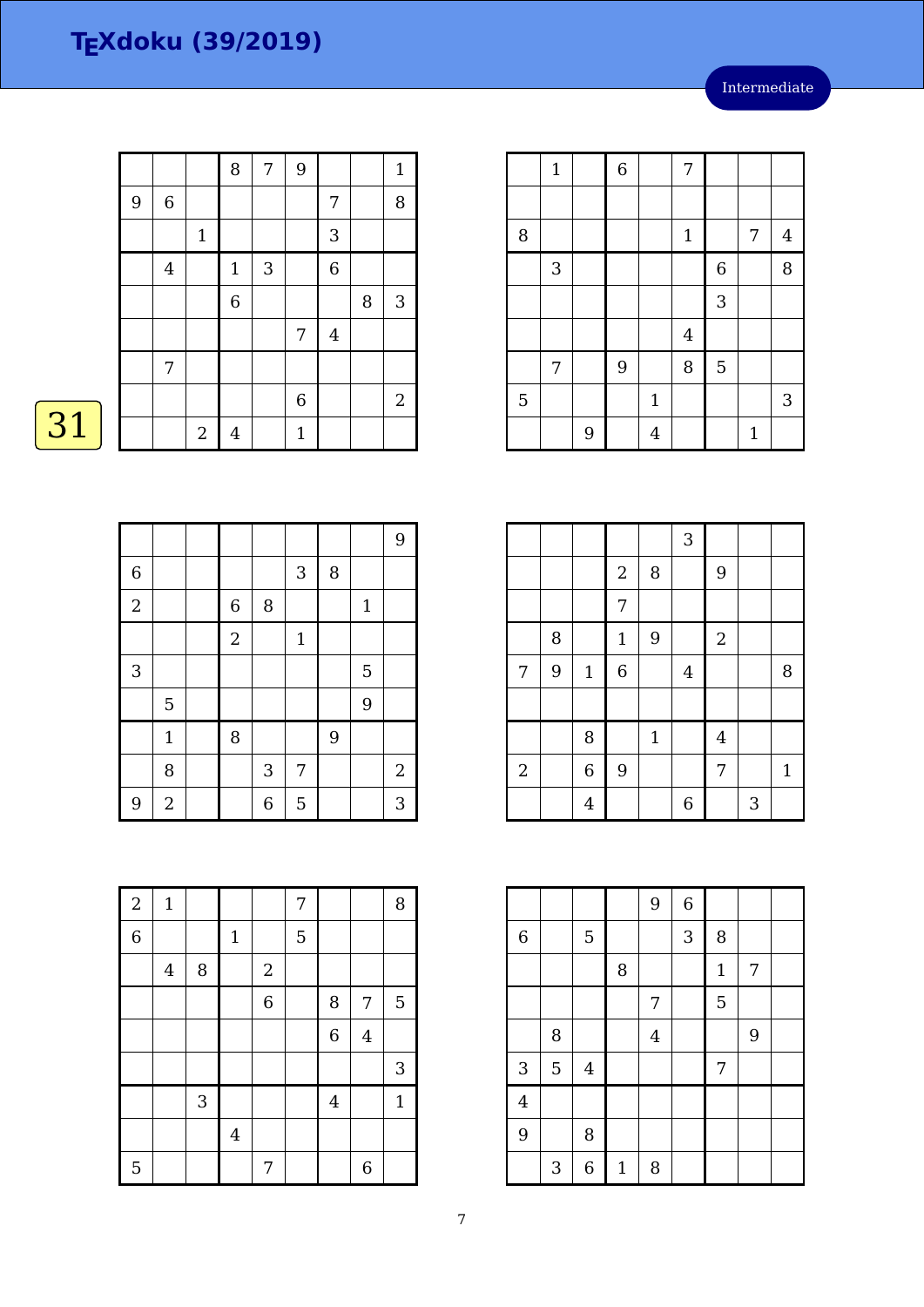Intermediate

|    |   |                  |                | 8     | 7 | 9            |            |   | $\mathbf{1}$ |
|----|---|------------------|----------------|-------|---|--------------|------------|---|--------------|
|    | 9 | $\,6\,$          |                |       |   |              | 7          |   | 8            |
|    |   |                  | $\mathbf 1$    |       |   |              | $\sqrt{3}$ |   |              |
|    |   | $\boldsymbol{4}$ |                | $1\,$ | 3 |              | 6          |   |              |
|    |   |                  |                | 6     |   |              |            | 8 | $\sqrt{3}$   |
|    |   |                  |                |       |   | 7            | $\bf 4$    |   |              |
|    |   | 7                |                |       |   |              |            |   |              |
|    |   |                  |                |       |   | 6            |            |   | $\sqrt{2}$   |
| 37 |   |                  | $\overline{2}$ | 4     |   | $\mathbf{1}$ |            |   |              |

|                |                |                  |                           |             |        |              | 9          |
|----------------|----------------|------------------|---------------------------|-------------|--------|--------------|------------|
| $\overline{6}$ |                |                  |                           | 3           | $\, 8$ |              |            |
| $\overline{a}$ |                | $\,$ 6 $\,$      | 8                         |             |        | $\mathbf{1}$ |            |
|                |                | $\boldsymbol{2}$ |                           | $\mathbf 1$ |        |              |            |
| 3              |                |                  |                           |             |        | 5            |            |
|                | 5              |                  |                           |             |        | 9            |            |
|                | $\mathbf{1}$   | 8                |                           |             | 9      |              |            |
|                | 8              |                  | $\ensuremath{\mathsf{3}}$ | 7           |        |              | $\sqrt{2}$ |
| 9              | $\overline{2}$ |                  | 6                         | 5           |        |              | 3          |

|   | $\mathbf{1}$ |   | $\overline{6}$ |                | 7              |                |              |                |
|---|--------------|---|----------------|----------------|----------------|----------------|--------------|----------------|
|   |              |   |                |                |                |                |              |                |
| 8 |              |   |                |                | $\mathbf{1}$   |                | 7            | $\overline{4}$ |
|   | $\mathbf{3}$ |   |                |                |                | $\overline{6}$ |              | 8              |
|   |              |   |                |                |                | 3              |              |                |
|   |              |   |                |                | $\overline{4}$ |                |              |                |
|   | 7            |   | 9              |                | 8              | 5              |              |                |
| 5 |              |   |                | $\mathbf{1}$   |                |                |              | 3              |
|   |              | 9 |                | $\overline{4}$ |                |                | $\mathbf{1}$ |                |

|                |   |                |                |             | 3              |                |   |              |
|----------------|---|----------------|----------------|-------------|----------------|----------------|---|--------------|
|                |   |                | $\sqrt{2}$     | 8           |                | 9              |   |              |
|                |   |                | 7              |             |                |                |   |              |
|                | 8 |                | $\mathbf 1$    | 9           |                | $\mathbf 2$    |   |              |
| 7              | 9 | $\mathbf 1$    | $\overline{6}$ |             | $\overline{4}$ |                |   | 8            |
|                |   |                |                |             |                |                |   |              |
|                |   | 8              |                | $\mathbf 1$ |                | $\overline{4}$ |   |              |
| $\overline{2}$ |   | $\overline{6}$ | 9              |             |                | $\overline{7}$ |   | $\mathbf{1}$ |
|                |   | $\overline{4}$ |                |             | $\overline{6}$ |                | 3 |              |

|                |                           |                         |              | 9              | $\overline{6}$ |              |                |  |
|----------------|---------------------------|-------------------------|--------------|----------------|----------------|--------------|----------------|--|
| $\,$ 6 $\,$    |                           | 5                       |              |                | 3              | 8            |                |  |
|                |                           |                         | 8            |                |                | $\mathbf{1}$ | 7              |  |
|                |                           |                         |              | 7              |                | 5            |                |  |
|                | 8                         |                         |              | $\overline{4}$ |                |              | $\overline{9}$ |  |
| 3              | $\overline{5}$            | $\overline{\mathbf{4}}$ |              |                |                | 7            |                |  |
| $\overline{4}$ |                           |                         |              |                |                |              |                |  |
| 9              |                           | 8                       |              |                |                |              |                |  |
|                | $\ensuremath{\mathsf{3}}$ | 6                       | $\mathbf{1}$ | 8              |                |              |                |  |

| $\overline{2}$ | $\mathbf 1$ |            |                |            | 7 |                |                | 8            |
|----------------|-------------|------------|----------------|------------|---|----------------|----------------|--------------|
| $\overline{6}$ |             |            | $1\,$          |            | 5 |                |                |              |
|                | $\bf 4$     | $\, 8$     |                | $\sqrt{2}$ |   |                |                |              |
|                |             |            |                | 6          |   | 8              | 7              | 5            |
|                |             |            |                |            |   | $\overline{6}$ | $\overline{4}$ |              |
|                |             |            |                |            |   |                |                | 3            |
|                |             | $\sqrt{3}$ |                |            |   | $\overline{4}$ |                | $\mathbf{1}$ |
|                |             |            | $\overline{4}$ |            |   |                |                |              |
| 5              |             |            |                | 7          |   |                | 6              |              |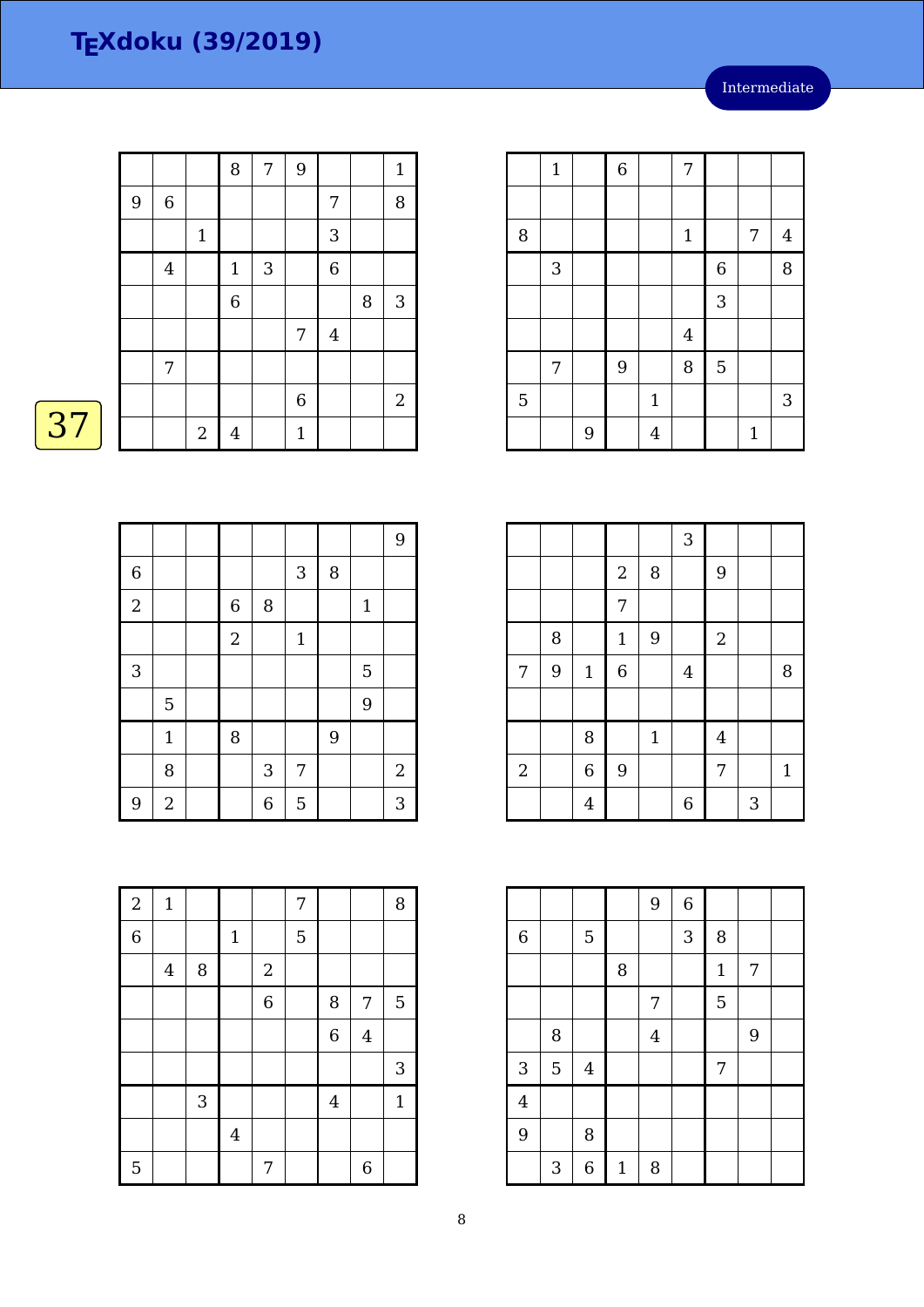|    |                  | $\overline{4}$ |                |             | 7            | $\boldsymbol{2}$ |                |              | 6              |
|----|------------------|----------------|----------------|-------------|--------------|------------------|----------------|--------------|----------------|
|    | $\boldsymbol{2}$ | 7              |                |             | $\mathbf{1}$ |                  |                |              | $\overline{4}$ |
|    |                  | 3              |                | $\,$ 6 $\,$ | 5            |                  |                |              |                |
|    |                  | 9              | $\mathbf{3}$   |             | 6            |                  | 7              |              |                |
|    | 5                | $\overline{2}$ |                |             |              |                  |                |              | $\mathbf{1}$   |
|    |                  |                | $\overline{4}$ |             |              | 9                |                | $\mathbf{3}$ |                |
|    |                  | $\mathbf{1}$   |                |             | 9            |                  | $\overline{2}$ | 5            |                |
|    |                  |                |                |             |              |                  |                |              |                |
| 43 |                  |                |                |             | 3            |                  |                |              |                |

|                         |                |                | $\overline{4}$   |            |                |                |              | 5           |
|-------------------------|----------------|----------------|------------------|------------|----------------|----------------|--------------|-------------|
|                         | 7              | $\sqrt{2}$     | $\boldsymbol{6}$ |            | 5              |                | $\mathbf{1}$ |             |
|                         |                | 5              |                  |            |                | 7              |              |             |
| $\overline{\mathbf{c}}$ |                | $\overline{6}$ |                  |            |                |                |              |             |
| 9                       |                |                |                  |            |                | $\overline{4}$ |              | 7           |
|                         | $\sqrt{3}$     |                |                  | $\sqrt{2}$ |                | 5              |              |             |
| $\overline{5}$          |                |                |                  |            | $\overline{6}$ | $\overline{a}$ |              | $\mathbf 1$ |
| $\mathbf{1}$            |                |                |                  |            |                | $\overline{3}$ |              |             |
|                         | $\overline{6}$ |                |                  |            |                |                | 9            |             |

|                |                           | $\bf 4$      |             |                  | $\mathbf 1$      | 7              |              |
|----------------|---------------------------|--------------|-------------|------------------|------------------|----------------|--------------|
| $\sqrt{2}$     |                           |              | 7           |                  |                  | 3              | 8            |
|                | 9                         | 3            |             | $\overline{4}$   |                  |                | 6            |
|                |                           | $\mathbf{1}$ |             | $\boldsymbol{2}$ | $\bf 4$          |                | 9            |
| $\overline{6}$ |                           |              | $\mathbf 1$ |                  |                  |                |              |
|                | $\ensuremath{\mathsf{3}}$ |              |             | $\, 8$           |                  | $\overline{4}$ |              |
|                |                           |              |             |                  | 7                |                |              |
|                |                           |              |             |                  |                  |                |              |
|                |                           | 8            | 9           |                  | $\boldsymbol{2}$ |                | $\mathbf{1}$ |

| $\overline{6}$ |                |              |   |   |                | $\overline{4}$ |                | 8 |
|----------------|----------------|--------------|---|---|----------------|----------------|----------------|---|
|                | $\mathbf 1$    |              |   |   |                | $\,$ 6 $\,$    |                |   |
|                |                |              |   | 5 | $\overline{6}$ |                | 9              |   |
|                |                | 3            |   |   | $\mathbf{1}$   |                |                |   |
|                |                |              | 3 |   |                |                | 8              | 9 |
|                | 9              | 8            |   |   |                |                | 7              |   |
| 5              |                | $\mathbf{1}$ |   |   |                |                | $\overline{4}$ |   |
|                |                | 9            |   |   | 3              |                |                | 7 |
|                | $\overline{4}$ |              |   |   |                |                | 6              |   |

| 9                |                           |            |                | 8           | $\overline{4}$ |              |              | 3                |
|------------------|---------------------------|------------|----------------|-------------|----------------|--------------|--------------|------------------|
|                  | $\overline{4}$            | $\sqrt{3}$ |                |             |                |              |              |                  |
|                  |                           |            |                | $\,$ 6 $\,$ |                |              | 9            |                  |
| $\boldsymbol{2}$ | $\sqrt{ }$                |            | $\overline{6}$ |             |                | 3            | $\mathbf{1}$ |                  |
|                  |                           |            |                |             |                |              | 7            |                  |
|                  | $\ensuremath{\mathsf{3}}$ |            |                |             |                | $\sqrt{2}$   | $\,$ 6 $\,$  | 8                |
| $\bf 4$          | 9                         |            | $\mathbf{1}$   |             | 8              |              |              | $\overline{6}$   |
|                  |                           | 7          |                |             |                | $\mathbf{1}$ |              |                  |
|                  |                           |            | $\overline{4}$ |             |                |              |              | $\boldsymbol{2}$ |

| 3              | $\,$ 6 $\,$    |            |                  |                |            |                |             |   |
|----------------|----------------|------------|------------------|----------------|------------|----------------|-------------|---|
|                |                | $\sqrt{2}$ |                  |                |            |                | 7           |   |
| $\overline{4}$ |                |            |                  |                | 8          | 3              |             |   |
|                |                |            | $\boldsymbol{6}$ | $\overline{7}$ |            |                |             | 8 |
| 8              |                |            | $\mathbf{1}$     | 9              |            |                |             |   |
|                |                | 7          |                  | 3              | $\sqrt{2}$ | $\overline{9}$ |             |   |
| $\mathbf{1}$   | $\overline{2}$ |            |                  | 8              |            |                | $\,$ 6 $\,$ |   |
| 9              |                | 8          |                  | $\mathbf{1}$   |            |                |             |   |
|                | 3              |            |                  |                |            |                |             |   |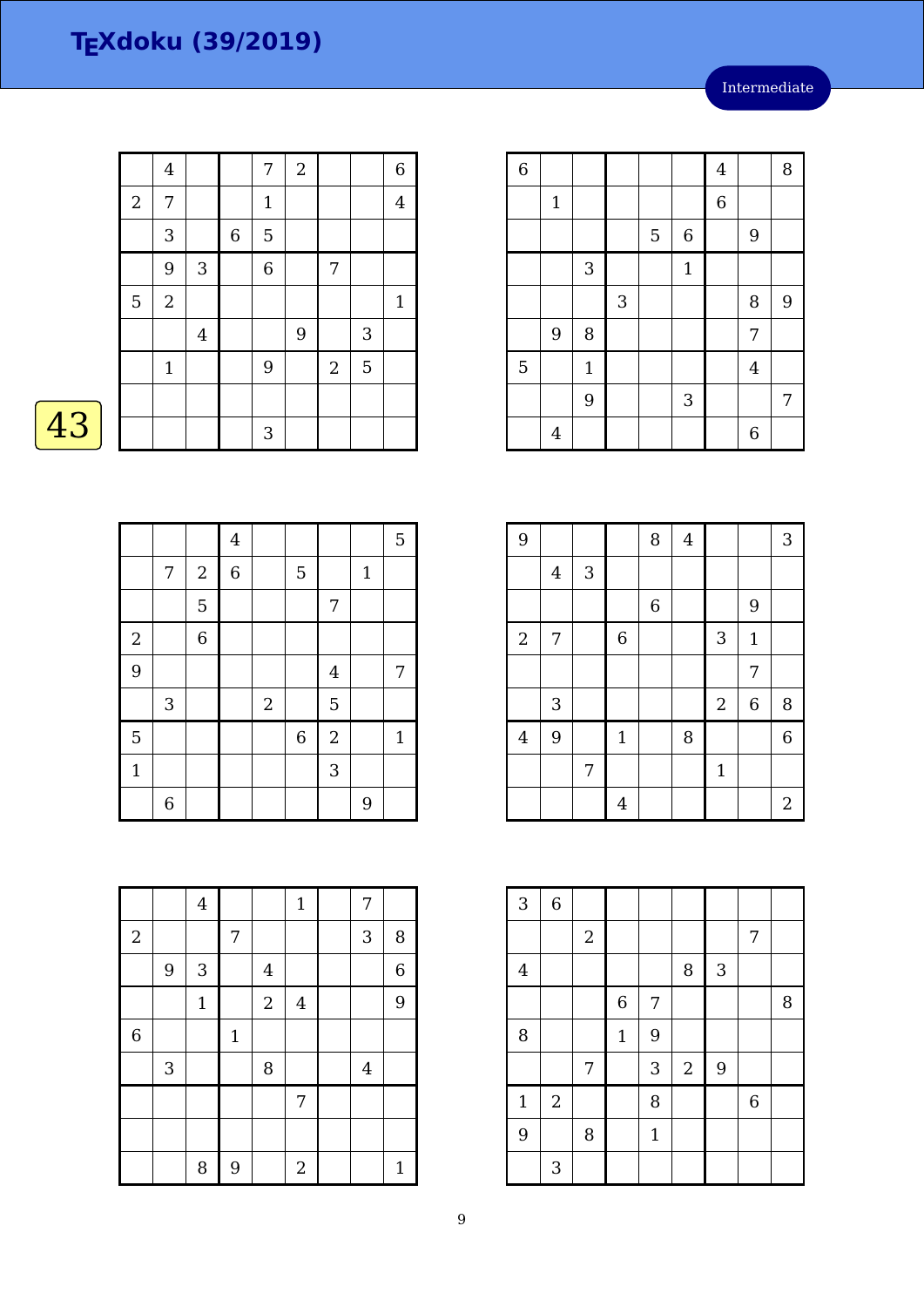Expert

|                           | 5              |   |                  |                |   |   |                |              |
|---------------------------|----------------|---|------------------|----------------|---|---|----------------|--------------|
| 9                         | $\overline{6}$ |   |                  |                |   |   |                | 3            |
| 8                         |                | 7 |                  | $\overline{4}$ | 3 |   |                |              |
|                           |                |   |                  | 5              |   | 9 | 8              | $\mathbf{2}$ |
|                           |                |   | $\boldsymbol{2}$ | 8              |   |   | $\overline{4}$ |              |
| $\ensuremath{\mathsf{3}}$ |                |   |                  |                |   | 7 |                |              |
|                           | $\bf 4$        |   |                  |                |   |   |                |              |
| $\overline{5}$            |                | 8 | $\overline{4}$   | 9              |   |   |                |              |
| $\overline{6}$            | 3              | 9 |                  | $\overline{2}$ |   |   |                |              |

| 3       | $\,$ 6 $\,$ |   |             |   | 5            |                |       |   |
|---------|-------------|---|-------------|---|--------------|----------------|-------|---|
| 5       |             |   |             | 8 | 9            | 7              |       |   |
|         |             |   | $\mathbf 1$ |   |              |                |       |   |
|         |             |   |             |   | $\,$ 6 $\,$  |                | 3     | 7 |
|         |             | 7 |             | 5 | 3            | 8              | $1\,$ |   |
| $\,6\,$ |             | 5 |             |   |              | $\overline{2}$ |       | 9 |
|         | 5           |   |             |   |              |                | 8     |   |
|         | 8           |   |             |   |              | $\mathbf{1}$   |       |   |
|         |             | 6 |             |   | $\mathbf{1}$ |                |       |   |

|   |                           |                | $\mathbf{1}$ |              | 3              |                  |   |
|---|---------------------------|----------------|--------------|--------------|----------------|------------------|---|
|   |                           | $1\,$          | 5            | 8            |                |                  |   |
|   | $\boldsymbol{2}$          | $\overline{9}$ |              |              |                | $\mathbf{1}$     |   |
|   |                           |                |              |              | $\overline{5}$ |                  |   |
|   | $\,$ 6 $\,$               |                |              |              |                | 9                |   |
|   |                           |                | 3            | $\mathbf 5$  | $2\,$          |                  | 4 |
|   |                           | $\sqrt{2}$     |              | $\mathbf{1}$ |                |                  | 8 |
| 9 | $\ensuremath{\mathsf{3}}$ | $\overline{5}$ |              | $\sqrt{2}$   |                | $\boldsymbol{6}$ |   |
|   |                           |                |              |              | 9              |                  |   |

| 5       | $\sqrt{2}$     |                | 8                       | 3 |                | $\mathbf{1}$   |       |   |
|---------|----------------|----------------|-------------------------|---|----------------|----------------|-------|---|
|         |                | 8              | $\overline{6}$          |   |                |                |       |   |
| $\bf 4$ |                |                | $\overline{\mathbf{c}}$ |   |                | 9              |       | 3 |
|         |                |                |                         |   |                | 5              |       | 9 |
|         |                |                |                         | 9 |                |                | 3     |   |
|         | $\sqrt{3}$     |                |                         | 8 |                |                | $1\,$ |   |
|         | $\overline{6}$ |                |                         |   |                | 8              |       |   |
|         |                |                |                         |   | $\overline{4}$ |                |       | 5 |
|         |                | $\overline{4}$ |                         |   |                | $\overline{a}$ |       |   |

| $\mathbf{1}$     |   | 3              | $\,$ 6 $\,$ |                |              |   | 8            | 7           |
|------------------|---|----------------|-------------|----------------|--------------|---|--------------|-------------|
| $\overline{4}$   |   |                |             |                | $\sqrt{2}$   |   |              |             |
|                  |   |                | $\, 8$      |                |              |   | 9            | $\,$ 6 $\,$ |
| $\boldsymbol{7}$ |   |                |             |                |              |   |              |             |
|                  | 8 | $\overline{4}$ |             |                | 9            |   | $\mathbf{1}$ |             |
|                  |   | $\mathbf{1}$   |             | 3              |              |   |              | 8           |
|                  |   |                |             | $\overline{4}$ | 7            |   |              |             |
|                  |   |                | 9           |                | $\mathbf{1}$ | 3 |              |             |
|                  |   | 7              | 3           | 8              |              |   |              |             |

| $\overline{2}$ | $\,$ 6 $\,$  |             |                |                           |                |             | $\mathbf{1}$   |  |
|----------------|--------------|-------------|----------------|---------------------------|----------------|-------------|----------------|--|
|                |              | $\mathbf 1$ |                | 7                         | 8              | $\,$ 6 $\,$ | 9              |  |
|                |              | 3           |                |                           |                |             | $\overline{4}$ |  |
|                | 7            |             |                |                           |                |             |                |  |
| $\overline{4}$ | $\mathbf{1}$ |             |                | $\ensuremath{\mathsf{3}}$ | $\overline{6}$ |             |                |  |
|                |              |             | 9              |                           |                |             |                |  |
|                |              |             | $\overline{2}$ |                           |                | 9           |                |  |
|                | 9            |             |                | $\boldsymbol{6}$          | $\mathbf{1}$   |             |                |  |
|                |              | $\sqrt{2}$  | 8              |                           | 9              | $\mathbf 1$ |                |  |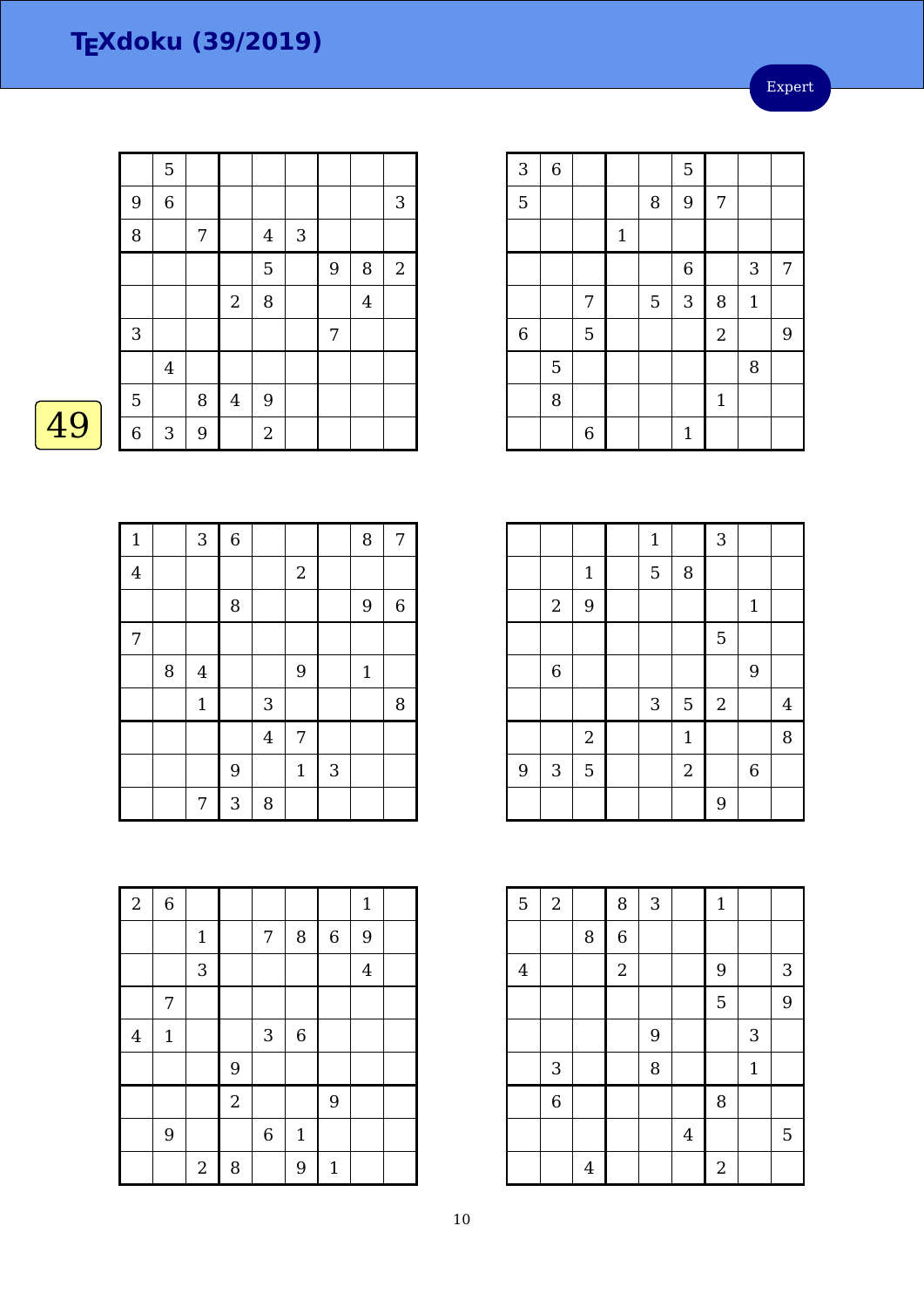Expert

|    |   | $\mathbf 5$               |                |                  |                |   |   |                |              |
|----|---|---------------------------|----------------|------------------|----------------|---|---|----------------|--------------|
|    | 9 | $\,$ 6 $\,$               |                |                  |                |   |   |                | 3            |
|    | 8 |                           | 7              |                  | $\overline{4}$ | 3 |   |                |              |
|    |   |                           |                |                  | 5              |   | 9 | 8              | $\mathbf{2}$ |
|    |   |                           |                | $\boldsymbol{2}$ | 8              |   |   | $\overline{4}$ |              |
|    | 3 |                           |                |                  |                |   | 7 |                |              |
|    |   | $\bf 4$                   |                |                  |                |   |   |                |              |
|    | 5 |                           | $\, 8$         | $\overline{4}$   | $9$            |   |   |                |              |
| 55 | 6 | $\ensuremath{\mathsf{3}}$ | $\overline{9}$ |                  | $\sqrt{2}$     |   |   |                |              |
|    |   |                           |                |                  |                |   |   |                |              |

| 3           | $\,$ 6 $\,$ |                |             |                | 5            |              |              |   |
|-------------|-------------|----------------|-------------|----------------|--------------|--------------|--------------|---|
| 5           |             |                |             | 8              | 9            | 7            |              |   |
|             |             |                | $\mathbf 1$ |                |              |              |              |   |
|             |             |                |             |                | $\,$ 6 $\,$  |              | 3            | 7 |
|             |             | 7              |             | $\overline{5}$ | 3            | 8            | $\mathbf{1}$ |   |
| $\,$ 6 $\,$ |             | $\overline{5}$ |             |                |              | $\sqrt{2}$   |              | 9 |
|             | 5           |                |             |                |              |              | 8            |   |
|             | 8           |                |             |                |              | $\mathbf{1}$ |              |   |
|             |             | $\overline{6}$ |             |                | $\mathbf{1}$ |              |              |   |

|                |              |                | $\mathbf{1}$ |                | 3          |              |                |
|----------------|--------------|----------------|--------------|----------------|------------|--------------|----------------|
|                |              | $\mathbf 1$    | 5            | $\, 8$         |            |              |                |
|                | $\sqrt{2}$   | $9$            |              |                |            | $\mathbf{1}$ |                |
|                |              |                |              |                | 5          |              |                |
|                | $\,$ 6 $\,$  |                |              |                |            | 9            |                |
|                |              |                | $\sqrt{3}$   | $\overline{5}$ | $\sqrt{2}$ |              | $\overline{4}$ |
|                |              | $\overline{2}$ |              | $\mathbf 1$    |            |              | 8              |
| $\overline{9}$ | $\mathbf{3}$ | 5              |              | $\sqrt{2}$     |            | $\,6\,$      |                |
|                |              |                |              |                | 9          |              |                |
|                |              |                |              |                |            |              |                |

| 5       | $\boldsymbol{2}$          |   | 8              | 3 |                | $\mathbf{1}$   |              |   |
|---------|---------------------------|---|----------------|---|----------------|----------------|--------------|---|
|         |                           | 8 | $\overline{6}$ |   |                |                |              |   |
| $\bf 4$ |                           |   | $\sqrt{2}$     |   |                | 9              |              | 3 |
|         |                           |   |                |   |                | 5              |              | 9 |
|         |                           |   |                | 9 |                |                | 3            |   |
|         | $\ensuremath{\mathsf{3}}$ |   |                | 8 |                |                | $\mathbf{1}$ |   |
|         | $\overline{6}$            |   |                |   |                | 8              |              |   |
|         |                           |   |                |   | $\overline{4}$ |                |              | 5 |
|         |                           | 4 |                |   |                | $\overline{2}$ |              |   |

| ٠<br>٠ |
|--------|
|--------|

| $\mathbf{1}$   |   | 3            | $\,$ 6 $\,$    |                |            |   | 8            | 7           |
|----------------|---|--------------|----------------|----------------|------------|---|--------------|-------------|
| $\overline{4}$ |   |              |                |                | $\sqrt{2}$ |   |              |             |
|                |   |              | 8              |                |            |   | 9            | $\,$ 6 $\,$ |
| 7              |   |              |                |                |            |   |              |             |
|                | 8 | $\bf 4$      |                |                | 9          |   | $\mathbf{1}$ |             |
|                |   | $\mathbf{1}$ |                | 3              |            |   |              | 8           |
|                |   |              |                | $\overline{4}$ | 7          |   |              |             |
|                |   |              | $\overline{9}$ |                | $1\,$      | 3 |              |             |
|                |   | 7            | $\mathbf{3}$   | 8              |            |   |              |             |

| $\boldsymbol{2}$ | $\,6\,$      |                |            |                  |             |              | $\mathbf{1}$   |  |
|------------------|--------------|----------------|------------|------------------|-------------|--------------|----------------|--|
|                  |              | $\mathbf 1$    |            | 7                | 8           | $\,$ 6 $\,$  | 9              |  |
|                  |              | 3              |            |                  |             |              | $\overline{4}$ |  |
|                  | 7            |                |            |                  |             |              |                |  |
| $\overline{4}$   | $\mathbf{1}$ |                |            | $\sqrt{3}$       | $\,$ 6 $\,$ |              |                |  |
|                  |              |                | 9          |                  |             |              |                |  |
|                  |              |                | $\sqrt{2}$ |                  |             | 9            |                |  |
|                  | 9            |                |            | $\boldsymbol{6}$ | $\mathbf 1$ |              |                |  |
|                  |              | $\overline{c}$ | 8          |                  | 9           | $\mathbf{1}$ |                |  |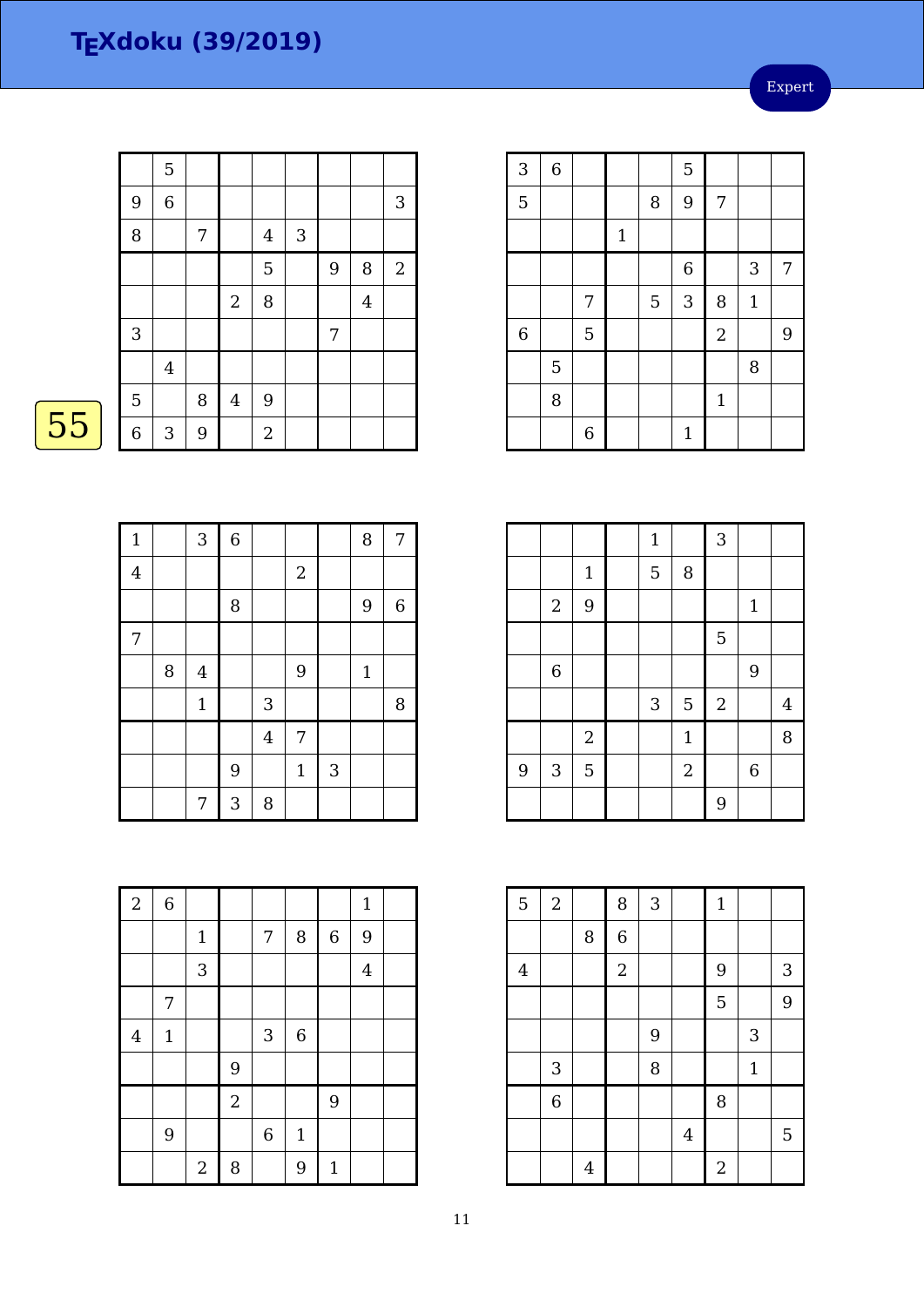Simple Solutions

| 2     | 5 |   | 4 | 1 | 8 | 9 | 3 | 6 |
|-------|---|---|---|---|---|---|---|---|
| 9     | 1 | 4 | 2 | 6 | 3 | 8 | 7 | 5 |
| $\,6$ | 3 | 8 | 9 | 7 | 5 | 1 | 2 | 4 |
| 4     | 9 | 6 | 3 | 8 | 2 | 5 | 1 | 7 |
| 7     | 8 | 5 | 1 | 9 | 6 | 2 | 4 | 3 |
| З     | 2 | 1 | 7 | 5 | 4 | 6 | 9 | 8 |
| 1     | 6 | 9 | 8 | 4 | 7 | 3 | 5 | 2 |
| 5     | 7 | З | 6 | 2 | 1 | 4 | 8 | 9 |
| 8     | 4 | 2 | 5 | З | 9 | 7 | 6 | 1 |

| 2 | 6 | 1 | 9 |   | З | 4 | 8 | 5 |
|---|---|---|---|---|---|---|---|---|
| 3 | 9 | 7 | 8 | 4 | 5 | 6 | 1 | 2 |
| 8 | 5 | 4 | 2 | 6 | 1 | 7 | 3 | 9 |
| 7 | 1 | 3 | 5 | 9 | 4 | 2 | 6 | 8 |
| 9 | 8 | 6 | 1 | 2 | 7 | 3 | 5 | 4 |
| 5 | 4 | 2 | 6 | 3 | 8 | 9 | 7 | 1 |
| 6 | 3 | 8 | 4 | 1 | 2 | 5 | 9 | 7 |
| 1 | 2 | 9 | 7 | 5 | 6 | 8 | 4 | З |
| 4 | 7 | 5 | 3 | 8 | 9 | 1 | 2 | 6 |

| 8              | 4 | 3              | 1              | 7 | 9 | 5 | 2 | 6              |
|----------------|---|----------------|----------------|---|---|---|---|----------------|
| 7              | 5 | 6              | 8              | 2 | 4 | 3 | 9 | 1              |
| $\overline{c}$ | 9 | 1              | 5              | 3 | 6 | 4 | 7 | 8              |
| 3              | 7 | 5              | $\overline{c}$ | 6 | 8 | 1 | 4 | 9              |
| 4              | 2 | 8              | 9              | 5 | 1 | 6 | 3 | 7              |
| $\mathbf{1}$   | 6 | 9              | 3              | 4 | 7 | 2 | 8 | 5              |
| 9              | 3 | $\overline{c}$ | 6              | 8 | 5 | 7 | 1 | 4              |
| 5              | 8 | 7              | 4              | 1 | 3 | 9 | 6 | $\overline{2}$ |
| 6              | 1 | 4              | 7              | 9 | 2 | 8 | 5 | 3              |

| 5 | 8 | 4 | 7 | 1 | 2 | 3 | 6 | 9 |
|---|---|---|---|---|---|---|---|---|
| 7 | 2 | З | 9 | 6 | 8 | 5 | 4 | 1 |
| 1 | 9 | 6 | 3 | 5 | 4 | 7 | 8 | 2 |
| 9 | 6 | 2 | 5 | 3 | 7 | 8 | 1 | 4 |
| 8 | 4 | 5 | 2 | 9 | 1 | 6 | 7 | 3 |
| 3 | 1 | 7 | 8 | 4 | 6 | 9 | 2 | 5 |
| 4 | 3 | 8 | 1 | 7 | 5 | 2 | 9 | 6 |
| 6 |   | 9 | 4 | 2 | 3 | 1 | 5 | 8 |
| 2 | 5 | 1 | 6 | 8 | 9 | 4 | 3 |   |

| 9 | 8 | З | 5 | 6 | 2 | 1 | 4 | 7 |
|---|---|---|---|---|---|---|---|---|
| 5 | 6 | 1 | 4 | 7 | 8 | 2 | 9 | 3 |
| 4 |   | 2 | 9 | 3 | 1 | 5 | 8 | 6 |
| З | 2 | 4 | 1 | 9 | 7 | 8 | 6 | 5 |
| 1 | 9 | 8 | 6 | 5 | 4 | 3 | 7 | 2 |
| 6 | 5 | 7 | 8 | 2 | 3 | 9 | 1 | 4 |
| 7 | З | 9 | 2 | 1 | 6 | 4 | 5 | 8 |
| 2 | 4 | 5 | 7 | 8 | 9 | 6 | 3 | 1 |
| 8 | 1 | 6 | 3 | 4 | 5 | 7 | 2 | 9 |

| 6 | 5 | 9 | $\overline{a}$ | 1 | 4 | 3 | 8 | 7 |
|---|---|---|----------------|---|---|---|---|---|
| 3 | 7 | 4 | 5              | 9 | 8 | 2 | 1 | 6 |
| 2 | 8 | 1 | 7              | 6 | 3 | 9 | 5 | 4 |
| 8 | 1 | 2 | 4              | 3 | 7 | 5 | 6 | 9 |
| 4 | 6 | 5 | 9              | 2 | 1 | 7 | 3 | 8 |
| 9 | З | 7 | 8              | 5 | 6 | 1 | 4 | 2 |
| 5 | 4 | 8 | $\mathbf 1$    | 7 | 2 | 6 | 9 | 3 |
| 7 | 9 | З | 6              | 8 | 5 | 4 | 2 | 1 |
| 1 | 2 | 6 | 3              | 4 | 9 | 8 | 7 | 5 |

|  | 6 | 2 | 8              | 9 | 7 | 1              | 3 | 5           | 4 |
|--|---|---|----------------|---|---|----------------|---|-------------|---|
|  | 4 | 7 | 1              | 3 | 5 | $\overline{2}$ | 8 | 6           | 9 |
|  | 5 | 9 | 3              | 4 | 8 | 6              | 7 | 2           | 1 |
|  | 1 | 4 | 7              | 6 | 2 | 9              | 5 | 3           | 8 |
|  | 2 | 6 | 5              | 8 | 4 | 3              | 9 | $\mathbf 1$ | 7 |
|  | 3 | 8 | 9              | 7 | 1 | 5              | 2 | 4           | 6 |
|  | 7 | 5 | 4              | 2 | 6 | 8              | 1 | 9           | 3 |
|  | 8 | 3 | $\overline{2}$ | 1 | 9 | 4              | 6 | 7           | 5 |
|  | 9 | 1 | 6              | 5 | 3 | 7              | 4 | 8           | 2 |

| 1 | 4 | 6 | 7 | 3 | 2 | 8 | 9 | 5 |
|---|---|---|---|---|---|---|---|---|
| 3 | 8 | 2 | 5 | 9 | 4 | 1 | 7 | 6 |
| 7 | 9 | 5 | 1 | 8 | 6 | 2 | 4 | 3 |
| 5 | 6 | 8 | 2 | 1 |   | 9 | 3 | 4 |
| 2 | 1 | 9 | 4 | 6 | 3 | 7 | 5 | 8 |
| 4 | 7 | 3 | 8 | 5 | 9 | 6 | 2 | 1 |
| 6 | 3 | 4 | 9 | 7 | 1 | 5 | 8 | 2 |
| 8 | 2 | 7 | 6 | 4 | 5 | 3 | 1 | 9 |
| 9 | 5 |   | 3 | 2 | 8 | 4 | 6 | 7 |

| 1              | 4              | З              | 2 | 6              | 7              | 5              | 8              | 9              |
|----------------|----------------|----------------|---|----------------|----------------|----------------|----------------|----------------|
| 8              | 9              | 5              | 4 | 3              | 1              | 7              | $\overline{2}$ | 6              |
| $\overline{c}$ | 6              | 7              | 9 | 5              | 8              | 3              | 1              | 4              |
| 3              | $\overline{c}$ | 6              | 8 | 9              | 5              | 1              | 4              | 7              |
| 7              | 8              | 9              | 1 | 4              | 3              | $\overline{2}$ | 6              | 5              |
| 5              | 1              | 4              | 6 | 7              | $\overline{c}$ | 8              | 9              | 3              |
| 4              | 5              | $\overline{c}$ | 7 | 8              | 9              | 6              | 3              | 1              |
| 9              | 7              | 8              | 3 | 1              | 6              | 4              | 5              | $\overline{2}$ |
| 6              | 3              | 1              | 5 | $\overline{2}$ | 4              | 9              | 7              | 8              |

| 2                       | 6 | 3 | 7 | 5 | 1 | 9 | 8 | 4 |
|-------------------------|---|---|---|---|---|---|---|---|
| 1                       | 9 | 7 | 8 | 3 | 4 | 6 | 5 | 2 |
| 5                       | 4 | 8 | 9 | 6 | 2 | 1 | 3 | 7 |
| 3                       | 5 | 4 | 2 | 7 | 6 | 8 | 1 | 9 |
|                         | 2 | 1 | 3 | 8 | 9 | 5 | 4 | 6 |
| 6                       | 8 | 9 | 4 | 1 | 5 | 7 | 2 | 3 |
| 8                       | З | 6 | 5 | 2 | 7 | 4 | 9 | 1 |
| 9                       | 1 | 2 | 6 | 4 | 8 | 3 | 7 | 5 |
| $\overline{\mathbf{4}}$ |   | 5 | 1 | 9 | 3 | 2 | 6 | 8 |

| 8              | 6 | 1 | 5 | 3 | $\overline{c}$ | 7 | $\overline{4}$ | 9 |
|----------------|---|---|---|---|----------------|---|----------------|---|
| 7              | 3 | 5 | 9 | 8 | 4              | 1 | 6              | 2 |
| 9              | 4 | 2 | 7 | 6 | 1              | 5 | 3              | 8 |
| $\overline{c}$ | 7 | 8 | 1 | 5 | 3              | 4 | 9              | 6 |
| 3              | 5 | 4 | 2 | 9 | 6              | 8 | 1              | 7 |
| 1              | 9 | 6 | 4 | 7 | 8              | З | 2              | 5 |
| 5              | 2 | З | 6 | 1 | 7              | 9 | 8              | 4 |
| 6              | 8 | 9 | З | 4 | 5              | 2 | 7              | 1 |
| 4              | 1 | 7 | 8 | 2 | 9              | 6 | 5              | З |

| 6 | 1 | 4 | З              | 8            | 5              | 9                | 2 | 7              |
|---|---|---|----------------|--------------|----------------|------------------|---|----------------|
| 8 | 2 | 7 | 9              | 6            | 1              | 3                | 5 | 4              |
| 3 | 9 | 5 | 7              | 2            | 4              | 1                | 8 | 6              |
| 1 | 7 | 9 | 4              | 3            | $\overline{c}$ | 8                | 6 | 5              |
| 5 | З | 8 | 6              | 9            | 7              | 4                | 1 | $\overline{c}$ |
| 4 | 6 | 2 | 5              | $\mathbf{1}$ | 8              | 7                | 3 | 9              |
| 7 | 8 | 1 | $\overline{c}$ | 5            | 9              | $\boldsymbol{6}$ | 4 | З              |
| 2 | 4 | З | 8              | 7            | 6              | 5                | 9 | 1              |
| 9 | 5 | 6 | 1              | 4            | 3              | $\overline{c}$   | 7 | 8              |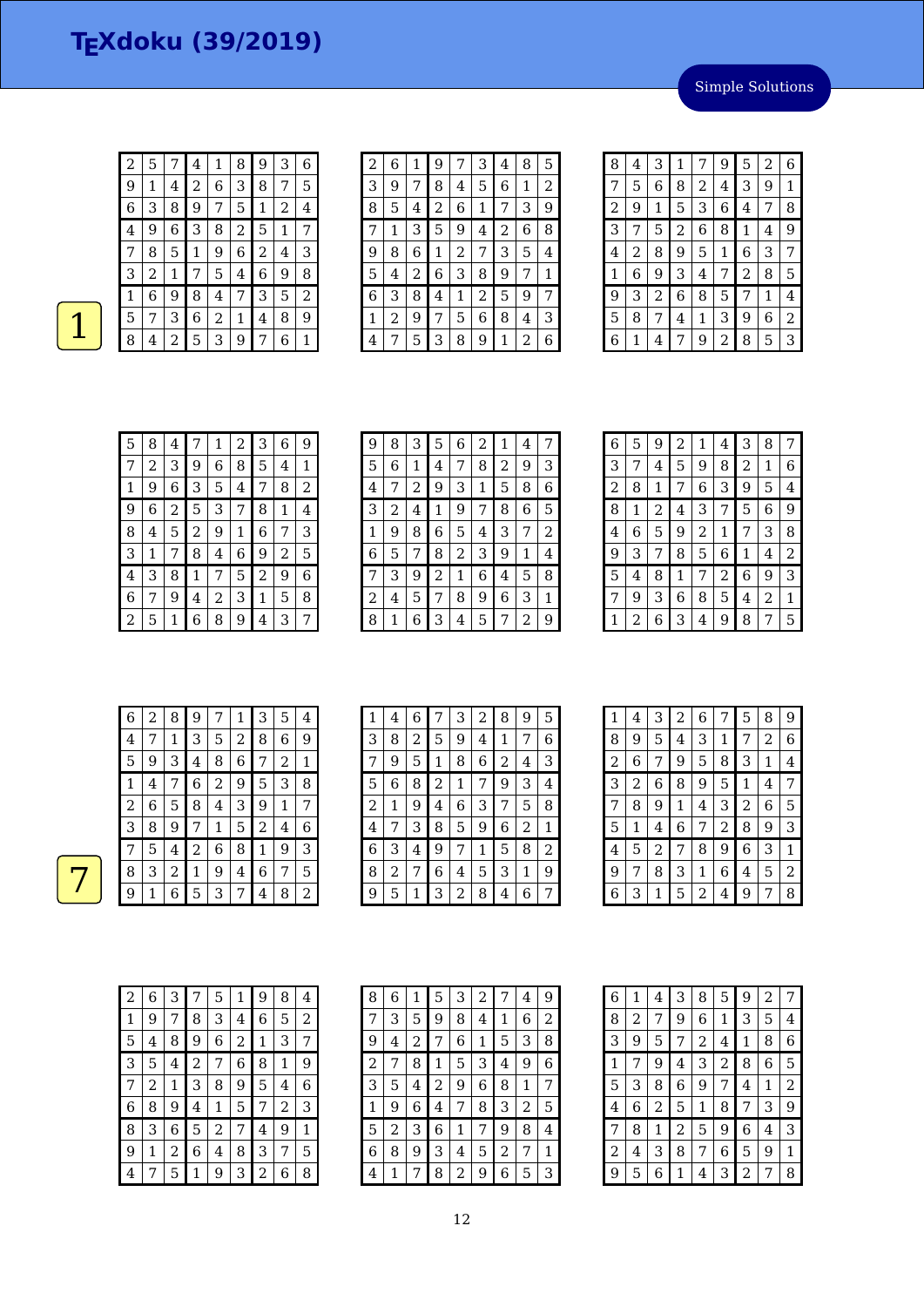Easy Solutions

| 8 | 4 | 9 | 5 | 2 | 6 |   |   | З | 8 |   | 9      | ∠ | 5 | З |   | 4 | 6 |
|---|---|---|---|---|---|---|---|---|---|---|--------|---|---|---|---|---|---|
| 7 | 6 | З | 1 | 8 | 9 | 4 | 2 | 5 | 7 | 5 | 4      | 8 | 9 | 6 | 1 | 2 | 3 |
| 2 | 5 | 1 | 4 | 7 | З | 6 | 9 | 8 | 6 | 3 | ∍<br>∠ |   | 4 | 7 | 9 | 5 | 8 |
| 6 | З | 8 | 2 | 9 | 1 | 5 | 4 | 7 |   | 6 | 5      | 9 | 7 | 4 | 8 | 3 | 2 |
| 1 | 7 | 5 | 8 | 3 | 4 | 9 | 6 | 2 | З | 2 | 8      | 6 | 1 | 5 | 4 | 7 | 9 |
| 4 | 9 | 2 | 7 | 6 | 5 | 3 | 8 | 1 | 9 | 4 | ⇁      | З | 2 | 8 | 5 | 6 | 1 |
| 3 |   | 7 | 9 | 4 | 8 | 2 | 5 | 6 | 5 | 9 |        |   | 6 | 2 | 3 | 8 | 4 |
| 5 | 8 | 4 | 6 | 1 | 2 | 7 | 3 | 9 | 4 | 8 | 6      | 5 | З | 1 | 2 | 9 | 7 |
| 9 | 2 | 6 | 3 | 5 | 7 | 8 | 1 | 4 | っ |   | 3      | 4 | 8 | 9 | 6 | 1 | 5 |

| 2 | 6              | 3 | 4              | 7 | 9 | 8 | 5 | 1 |
|---|----------------|---|----------------|---|---|---|---|---|
| 8 | 5              | 1 | $\overline{c}$ | 6 | 3 | 7 | 9 | 4 |
| 7 | 9              | 4 | 1              | 5 | 8 | 3 | 2 | 6 |
| 4 | 3              | 9 | 7              | 8 | 1 | 5 | 6 | 2 |
| 6 | 8              | 5 | 9              | 3 | 2 | 4 | 1 | 7 |
| 1 | $\overline{c}$ | 7 | 6              | 4 | 5 | 9 | 8 | 3 |
| 3 | 1              | 2 | 5              | 9 | 7 | 6 | 4 | 8 |
| 9 | 7              | 6 | 8              | 2 | 4 | 1 | 3 | 5 |
| 5 | 4              | 8 | 3              | 1 | 6 | 2 | 7 | 9 |

| 8           | 5 |   | 2 | 6           | 9 | 1 | 4 | 3 |
|-------------|---|---|---|-------------|---|---|---|---|
| 6           | 2 | 1 | 4 | 3           | 5 | 7 | 8 | 9 |
| 3           | 4 | 9 | 8 | $\mathbf 1$ | 7 | 5 | 2 | 6 |
| 2           | З | 8 | 7 | 9           | 1 | 6 | 5 | 4 |
| 4           |   | 6 | 3 | 5           | 2 | 8 | 9 | 1 |
| $\mathbf 1$ | 9 | 5 | 6 | 4           | 8 | 3 | 7 | 2 |
| 7           | 6 | 2 | 1 | 8           | 4 | 9 | 3 | 5 |
| 5           | 1 | 4 | 9 | 7           | 3 | 2 | 6 | 8 |
| 9           | 8 | 3 | 5 | 2           | 6 | 4 | 1 | 7 |

| 1 | 2 |   | 4 | 9 | 6 | 5 | 8 | 3 |
|---|---|---|---|---|---|---|---|---|
| 8 | 5 | 9 | 7 | 3 | 2 | 6 | 4 | 1 |
| 4 | 3 | 6 | 1 | 5 | 8 | 7 | 2 | 9 |
| 3 | 9 | 8 | 6 | 1 | 5 | 2 | 7 | 4 |
| 5 | 4 | 2 | 3 | 8 | 7 | 9 | 1 | 6 |
| 6 | 7 | 1 | 9 | 2 | 4 | 3 | 5 | 8 |
| 9 | 8 | 4 | 5 | 7 | 3 | 1 | 6 | 2 |
| 7 | 6 | З | 2 | 4 | 1 | 8 | 9 | 5 |
| 2 | 1 | 5 | 8 | 6 | 9 | 4 | 3 | 7 |

| 3 | 8 | 1 | 9 | 7 | 4 | 6 | 5 | 2           |
|---|---|---|---|---|---|---|---|-------------|
| 2 | 4 | 5 | 8 | 6 | 3 | 1 | 7 | 9           |
| 7 | 6 | 9 | 5 | 1 | 2 | 3 | 4 | 8           |
| 4 | 5 | 2 | 3 | 9 | 7 | 8 | 6 | $\mathbf 1$ |
| 9 | 7 | 3 | 6 | 8 | 1 | 4 | 2 | 5           |
| 6 | 1 | 8 | 4 | 2 | 5 | 7 | 9 | 3           |
| 1 | 2 | 4 | 7 | 5 | 8 | 9 | 3 | 6           |
| 8 | 9 | 7 | 2 | 3 | 6 | 5 | 1 | 4           |
| 5 | 3 | 6 | 1 | 4 | 9 | 2 | 8 | 7           |

| 8 | 4 | 9 | 5 | 2 | 6 | 1 |   | З |
|---|---|---|---|---|---|---|---|---|
|   | 6 | 3 | 1 | 8 | 9 | 4 | 2 | 5 |
| 2 | 5 | 1 | 4 | 7 | З | 6 | 9 | 8 |
| 6 | З | 8 | 2 | 9 | 1 | 5 | 4 | 7 |
| 1 | 7 | 5 | 8 | З | 4 | 9 | 6 | 2 |
| 4 | 9 | 2 | 7 | 6 | 5 | 3 | 8 | 1 |
| 3 | 1 | 7 | 9 | 4 | 8 | 2 | 5 | 6 |
| 5 | 8 | 4 | 6 | 1 | 2 | 7 | 3 | 9 |
| g | 2 | 6 | З | 5 | 7 | 8 | 1 | 4 |

| 8 | 1 | 9              | 2           | 5 | З | 7 | 4 | 6              |
|---|---|----------------|-------------|---|---|---|---|----------------|
| 7 | 5 | $\overline{4}$ | 8           | 9 | 6 | 1 | 2 | 3              |
| 6 | 3 | 2              | $\mathbf 1$ | 4 | 7 | 9 | 5 | 8              |
| 1 | 6 | 5              | 9           | 7 | 4 | 8 | 3 | $\overline{2}$ |
| З | 2 | 8              | 6           | 1 | 5 | 4 | 7 | 9              |
| 9 | 4 | 7              | 3           | 2 | 8 | 5 | 6 | 1              |
| 5 | 9 | 1              | 7           | 6 | 2 | 3 | 8 | 4              |
| 4 | 8 | 6              | 5           | 3 | 1 | 2 | 9 | 7              |
| 2 |   | 3              | 4           | 8 | 9 | 6 | 1 | 5              |

| 2 | 6              | 3              | 4 | 7 | 9              | 8              | 5 | 1              |
|---|----------------|----------------|---|---|----------------|----------------|---|----------------|
| 8 | 5              | 1              | 2 | 6 | 3              | 7              | 9 | 4              |
| 7 | 9              | 4              | 1 | 5 | 8              | 3              | 2 | 6              |
| 4 | 3              | 9              | 7 | 8 | $\mathbf{1}$   | 5              | 6 | $\overline{2}$ |
| 6 | 8              | 5              | 9 | 3 | $\overline{c}$ | 4              | 1 | 7              |
| 1 | $\overline{c}$ | 7              | 6 | 4 | 5              | 9              | 8 | 3              |
| 3 | 1              | $\overline{c}$ | 5 | 9 | 7              | 6              | 4 | 8              |
| 9 | 7              | 6              | 8 | 2 | 4              | 1              | 3 | 5              |
| 5 | 4              | 8              | 3 | 1 | 6              | $\overline{2}$ | 7 | 9              |

| 8 | 5 |   | 2 | 6              | 9 | 1 | 4 | З |
|---|---|---|---|----------------|---|---|---|---|
| 6 | 2 | 1 | 4 | 3              | 5 | 7 | 8 | 9 |
| 3 | 4 | 9 | 8 | 1              | 7 | 5 | 2 | 6 |
| 2 | 3 | 8 | 7 | 9              | 1 | 6 | 5 | 4 |
| 4 | 7 | 6 | 3 | 5              | 2 | 8 | 9 | 1 |
| 1 | 9 | 5 | 6 | 4              | 8 | 3 | 7 | 2 |
| 7 | 6 | 2 | 1 | 8              | 4 | 9 | З | 5 |
| 5 | 1 | 4 | 9 | 7              | 3 | 2 | 6 | 8 |
| 9 | 8 | З | 5 | $\overline{c}$ | 6 | 4 | 1 | 7 |

| 1 | $\overline{2}$ |   | 4 | 9 | 6 | 5 | 8 | 3 |
|---|----------------|---|---|---|---|---|---|---|
| 8 | 5              | 9 | 7 | 3 | 2 | 6 | 4 | 1 |
| 4 | 3              | 6 | 1 | 5 | 8 | 7 | 2 | 9 |
| З | 9              | 8 | 6 | 1 | 5 | 2 | 7 | 4 |
| 5 | 4              | 2 | З | 8 | 7 | 9 | 1 | 6 |
| 6 | 7              | 1 | 9 | 2 | 4 | З | 5 | 8 |
| 9 | 8              | 4 | 5 | 7 | З | 1 | 6 | 2 |
| 7 | 6              | З | 2 | 4 | 1 | 8 | 9 | 5 |
| 2 | 1              | 5 | 8 | 6 | 9 | 4 | 3 | 7 |

| 3 | 8 | 1 | 9 | 7 | 4              | 6 | 5              | 2 |
|---|---|---|---|---|----------------|---|----------------|---|
| 2 | 4 | 5 | 8 | 6 | 3              | 1 | 7              | 9 |
| 7 | 6 | 9 | 5 | 1 | $\overline{c}$ | 3 | 4              | 8 |
| 4 | 5 | 2 | 3 | 9 | 7              | 8 | 6              | 1 |
| 9 | 7 | З | 6 | 8 | 1              | 4 | $\overline{c}$ | 5 |
| 6 | 1 | 8 | 4 | 2 | 5              | 7 | 9              | 3 |
| 1 | 2 | 4 | 7 | 5 | 8              | 9 | 3              | 6 |
| 8 | 9 | 7 | 2 | 3 | 6              | 5 | 1              | 4 |
| 5 | З | 6 | 1 | 4 | 9              | 2 | 8              | 7 |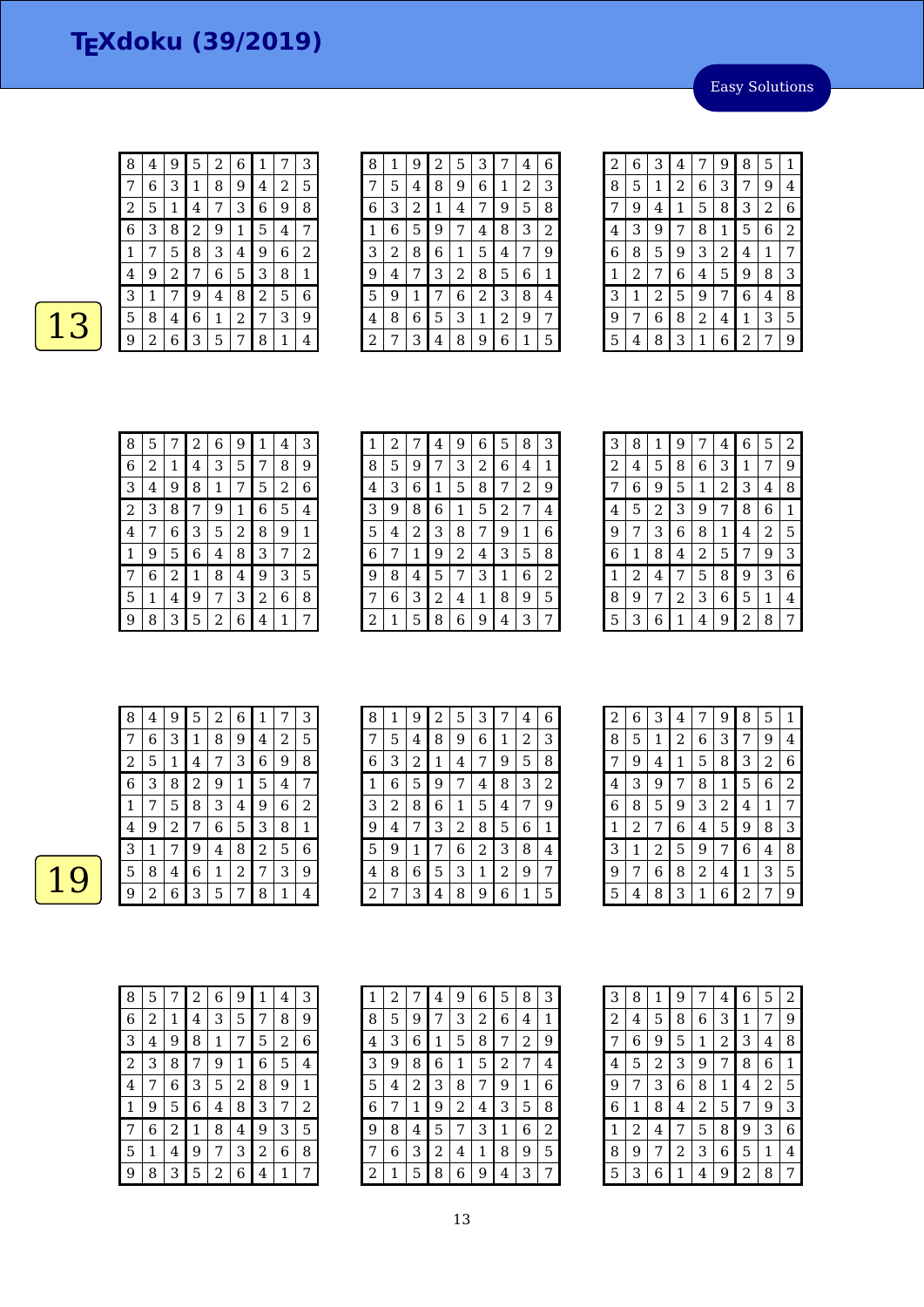Intermediate Solutions

| 4 | 2 | 3 | 8 | 7 | 9              | 5 | 6 | 1 |
|---|---|---|---|---|----------------|---|---|---|
| 9 | 6 | 5 | 2 | 1 | З              | 7 | 4 | 8 |
|   | 8 | 1 | 5 | 6 | 4              | З | 2 | 9 |
| 5 | 4 | 8 | 1 | 3 | $\overline{c}$ | 6 | 9 | 7 |
| 1 | 9 | 7 | 6 | 4 | 5              | 2 | 8 | 3 |
| 2 | 3 | 6 | 9 | 8 | 7              | 4 | 1 | 5 |
| 6 | 7 | 9 | 3 | 2 | 8              | 1 | 5 | 4 |
| 8 | 1 | 4 | 7 | 5 | 6              | 9 | 3 | 2 |
| 3 | 5 | 2 | 4 | 9 | 1              | 8 | 7 | 6 |

 $\overline{25}$ 

| g | 1 | 4 | 6 | 8 | 7 | $\overline{c}$ | 3 | 5 |
|---|---|---|---|---|---|----------------|---|---|
| 7 | 5 | 2 | 4 | 9 | 3 | 1              | 8 | 6 |
| 8 | 6 | 3 | 2 | 5 | 1 | 9              | 7 | 4 |
| 2 | 3 | 5 | 1 | 7 | 9 | 6              | 4 | 8 |
| 1 | 4 | 7 | 8 | 6 | 5 | 3              | 2 | 9 |
| 6 | 9 | 8 | 3 | 2 | 4 | 7              | 5 | 1 |
| 4 | 7 | 1 | 9 | 3 | 8 | 5              | 6 | 2 |
| 5 | 8 | 6 | 7 | 1 | 2 | 4              | 9 | 3 |
| 3 | 2 | 9 | 5 | 4 | 6 | 8              | 1 | 7 |

| 8 | 4 | 5 | 7              | 1              | 2 | 6 | 3              | 9 |
|---|---|---|----------------|----------------|---|---|----------------|---|
| 6 | 9 | 1 | 5              | 4              | 3 | 8 | $\overline{a}$ | 7 |
| 2 | 3 | 7 | 6              | 8              | 9 | 5 | 1              | 4 |
| 4 | 6 | 9 | $\overline{2}$ | 5              | 1 | 3 | 7              | 8 |
| 3 | 7 | 8 | 4              | 9              | 6 | 2 | 5              | 1 |
| 1 | 5 | 2 | 3              | 7              | 8 | 4 | 9              | 6 |
| 7 | 1 | 3 | 8              | $\overline{c}$ | 4 | 9 | 6              | 5 |
| 5 | 8 | 6 | 9              | 3              | 7 | 1 | 4              | 2 |
| 9 | 2 | 4 | 1              | 6              | 5 | 7 | 8              | 3 |

| 8 | 2              | 9 | 4 | 5 | 3 | 6              | 1 | 7 |
|---|----------------|---|---|---|---|----------------|---|---|
| 6 | 5              |   | 2 | 8 | 1 | 9              | 4 | 3 |
| 1 | $\overline{4}$ | 3 | 7 | 6 | 9 | 8              | 2 | 5 |
| З | 8              | 5 | 1 | 9 | 7 | $\overline{2}$ | 6 | 4 |
| 7 | 9              | 1 | 6 | 2 | 4 | 3              | 5 | 8 |
| 4 | 6              | 2 | 5 | 3 | 8 | 1              | 7 | 9 |
| 5 |                | 8 | 3 | 1 | 2 | 4              | 9 | 6 |
| 2 | З              | 6 | 9 | 4 | 5 | 7              | 8 | 1 |
| 9 |                | 4 | 8 | 7 | 6 | 5              | 3 | 2 |

| $\overline{c}$ | 1 | 5 | 6 | 4 | 7              | 9 | 3 | 8 |
|----------------|---|---|---|---|----------------|---|---|---|
| 6              | 3 | 9 | 1 | 8 | 5              | 7 | 2 | 4 |
| 7              | 4 | 8 | 9 | 2 | 3              | 1 | 5 | 6 |
| 9              | 2 | 1 | 3 | 6 | 4              | 8 | 7 | 5 |
| З              | 8 | 7 | 5 | 1 | $\overline{2}$ | 6 | 4 | 9 |
| 4              | 5 | 6 | 7 | 9 | 8              | 2 | 1 | 3 |
| 8              | 7 | 3 | 2 | 5 | 6              | 4 | 9 | 1 |
| 1              | 6 | 2 | 4 | 3 | 9              | 5 | 8 | 7 |
| 5              | 9 | 4 | 8 | 7 | 1              | 3 | 6 | 2 |

| 8 | 1 | 7              | 2 | 9 | 6 | 4 | 3 | 5 |
|---|---|----------------|---|---|---|---|---|---|
| 6 | 4 | 5              | 7 | 1 | 3 | 8 | 2 | 9 |
| 2 | 9 | 3              | 8 | 5 | 4 | 1 | 7 | 6 |
| 1 | 6 | 9              | 3 | 7 | 2 | 5 | 8 | 4 |
| 7 | 8 | $\overline{2}$ | 5 | 4 | 1 | 6 | 9 | 3 |
| 3 | 5 | 4              | 9 | 6 | 8 | 7 | 1 | 2 |
| 4 | 2 | 1              | 6 | 3 | 7 | 9 | 5 | 8 |
| 9 | 7 | 8              | 4 | 2 | 5 | З | 6 | 1 |
| 5 | 3 | 6              | 1 | 8 | 9 | 2 | 4 | 7 |

| 4 | 2 | 3 | 8              |   | 9              | 5 | 6 | 1 |
|---|---|---|----------------|---|----------------|---|---|---|
| 9 | 6 | 5 | $\overline{2}$ | 1 | З              | 7 | 4 | 8 |
|   | 8 | 1 | 5              | 6 | 4              | З | 2 | 9 |
| 5 | 4 | 8 | 1              | З | $\overline{2}$ | 6 | 9 | 7 |
| 1 | 9 | 7 | 6              | 4 | 5              | 2 | 8 | 3 |
| 2 | З | 6 | 9              | 8 | 7              | 4 | 1 | 5 |
| 6 | 7 | 9 | 3              | 2 | 8              | 1 | 5 | 4 |
| 8 | 1 | 4 | 7              | 5 | 6              | 9 | З | 2 |
| З | 5 | 2 | 4              | 9 | 1              | 8 | 7 | 6 |

| 9 | 1 | 4 | 6 | 8              | 7 | $\overline{2}$ | 3 | 5 |
|---|---|---|---|----------------|---|----------------|---|---|
| 7 | 5 | 2 | 4 | 9              | 3 | 1              | 8 | 6 |
| 8 | 6 | 3 | 2 | 5              | 1 | 9              | 7 | 4 |
| 2 | 3 | 5 | 1 | 7              | 9 | 6              | 4 | 8 |
| 1 | 4 | 7 | 8 | 6              | 5 | 3              | 2 | 9 |
| 6 | 9 | 8 | 3 | $\overline{2}$ | 4 | 7              | 5 | 1 |
| 4 | 7 | 1 | 9 | 3              | 8 | 5              | 6 | 2 |
| 5 | 8 | 6 | 7 | 1              | 2 | 4              | 9 | 3 |
| 3 | 2 | 9 | 5 | 4              | 6 | 8              | 1 | 7 |

| 8              | 4 | 5 |   | 1 | 2 | 6 | З | 9 |
|----------------|---|---|---|---|---|---|---|---|
| 6              | 9 | 1 | 5 | 4 | 3 | 8 | 2 | 7 |
| $\overline{c}$ | 3 | 7 | 6 | 8 | 9 | 5 | 1 | 4 |
| 4              | 6 | 9 | 2 | 5 | 1 | 3 | 7 | 8 |
| 3              |   | 8 | 4 | 9 | 6 | 2 | 5 | 1 |
| 1              | 5 | 2 | 3 | 7 | 8 | 4 | 9 | 6 |
| 7              | 1 | З | 8 | 2 | 4 | 9 | 6 | 5 |
| 5              | 8 | 6 | 9 | 3 | 7 | 1 | 4 | 2 |
| 9              | 2 | 4 | 1 | 6 | 5 | 7 | 8 | 3 |

| 8              | 2 | 9 | 4           | 5 | 3 | 6              | 1              | 7 |
|----------------|---|---|-------------|---|---|----------------|----------------|---|
| 6              | 5 | 7 | 2           | 8 | 1 | 9              | 4              | 3 |
| 1              | 4 | 3 | 7           | 6 | 9 | 8              | $\overline{c}$ | 5 |
| 3              | 8 | 5 | $\mathbf 1$ | 9 | 7 | $\overline{2}$ | 6              | 4 |
| 7              | 9 | 1 | 6           | 2 | 4 | 3              | 5              | 8 |
| 4              | 6 | 2 | 5           | 3 | 8 | 1              | 7              | 9 |
| 5              | 7 | 8 | 3           | 1 | 2 | 4              | 9              | 6 |
| $\overline{c}$ | 3 | 6 | 9           | 4 | 5 | 7              | 8              | 1 |
| 9              | 1 | 4 | 8           | 7 | 6 | 5              | 3              | 2 |

| 2 | 1 | 5 | 6 | 4 | 7 | 9 | 3 | 8 |
|---|---|---|---|---|---|---|---|---|
| 6 | З | 9 | 1 | 8 | 5 | 7 | 2 | 4 |
| 7 | 4 | 8 | 9 | 2 | 3 | 1 | 5 | 6 |
| 9 | 2 | 1 | 3 | 6 | 4 | 8 | 7 | 5 |
| З | 8 | 7 | 5 | 1 | 2 | 6 | 4 | 9 |
| 4 | 5 | 6 | 7 | 9 | 8 | 2 | 1 | 3 |
| 8 | 7 | 3 | 2 | 5 | 6 | 4 | 9 | 1 |
| 1 | 6 | 2 | 4 | 3 | 9 | 5 | 8 | 7 |
| 5 | 9 | 4 | 8 | 7 | 1 | 3 | 6 | 2 |

| 8              | 1 |                | 2 | 9 | 6 | 4 | 3              | 5              |
|----------------|---|----------------|---|---|---|---|----------------|----------------|
| 6              | 4 | 5              | 7 | 1 | З | 8 | $\overline{2}$ | 9              |
| $\overline{c}$ | 9 | 3              | 8 | 5 | 4 | 1 | 7              | 6              |
| 1              | 6 | 9              | 3 | 7 | 2 | 5 | 8              | 4              |
| 7              | 8 | $\overline{c}$ | 5 | 4 | 1 | 6 | 9              | 3              |
| 3              | 5 | 4              | 9 | 6 | 8 | 7 | 1              | $\overline{c}$ |
| 4              | 2 | 1              | 6 | 3 | 7 | 9 | 5              | 8              |
| 9              | 7 | 8              | 4 | 2 | 5 | 3 | 6              | 1              |
| 5              | З | 6              | 1 | 8 | 9 | 2 | 4              | 7              |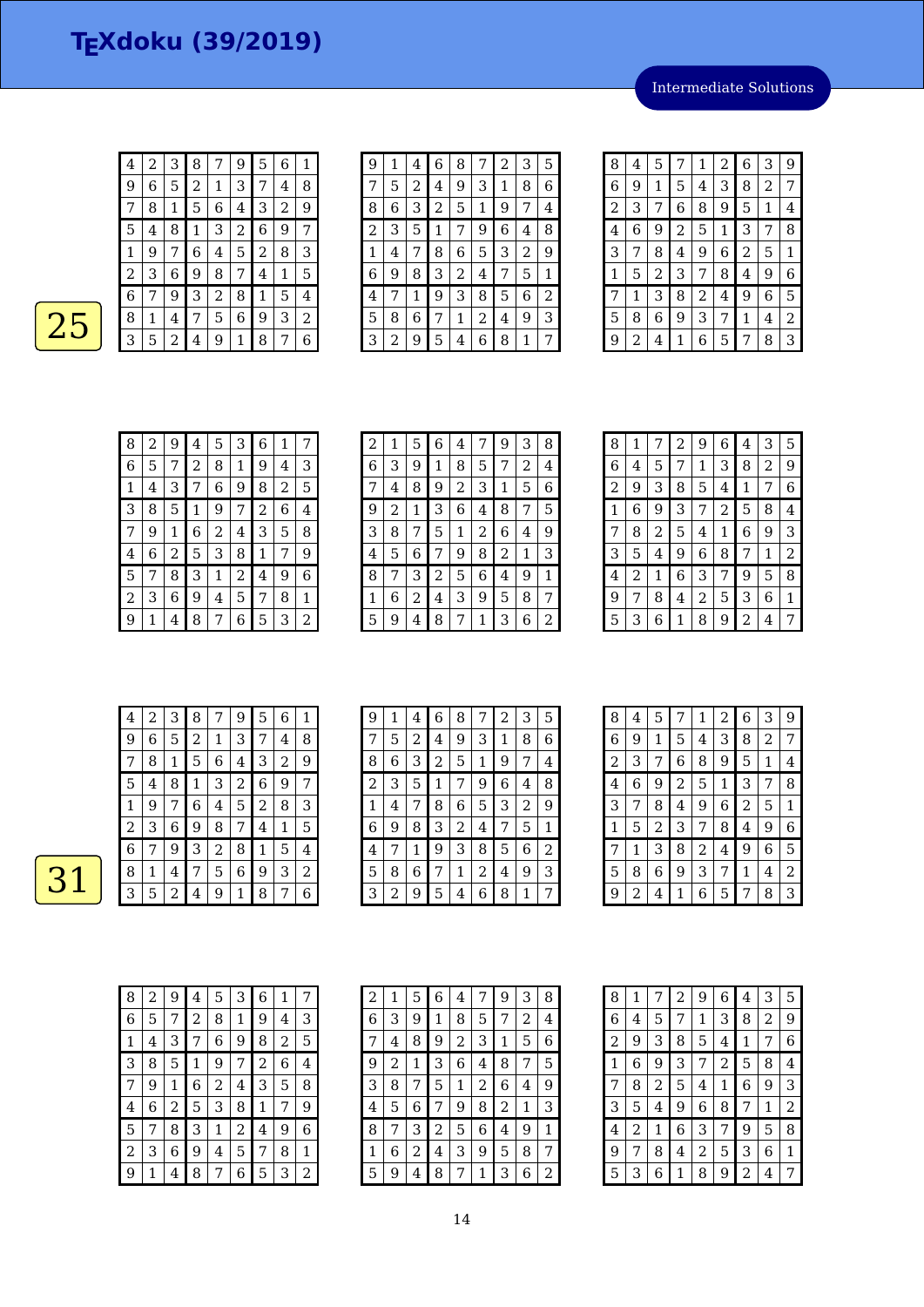Intermediate Solutions

| $\overline{\mathbf{4}}$ | 2 | 3 | 8 | 7 | 9 | 5 | 6 | 1 |
|-------------------------|---|---|---|---|---|---|---|---|
| 9                       | 6 | 5 | 2 | 1 | 3 | 7 | 4 | 8 |
| 7                       | 8 | 1 | 5 | 6 | 4 | З | 2 | 9 |
| 5                       | 4 | 8 | 1 | 3 | 2 | 6 | 9 | 7 |
| 1                       | 9 | 7 | 6 | 4 | 5 | 2 | 8 | З |
| $\overline{c}$          | 3 | 6 | 9 | 8 | 7 | 4 | 1 | 5 |
| 6                       |   | 9 | 3 | 2 | 8 | 1 | 5 | 4 |
| 8                       | 1 | 4 | 7 | 5 | 6 | 9 | 3 | 2 |
| 3                       | 5 | 2 | 4 | 9 | 1 | 8 | 7 | 6 |

| g | 1 | 4 | 6              | 8              | 7 | 2 | З | 5 |
|---|---|---|----------------|----------------|---|---|---|---|
| 7 | 5 | 2 | 4              | 9              | З | 1 | 8 | 6 |
| 8 | 6 | З | $\overline{c}$ | 5              | 1 | 9 | 7 | 4 |
| 2 | З | 5 | 1              | 7              | 9 | 6 | 4 | 8 |
| 1 | 4 | 7 | 8              | 6              | 5 | 3 | 2 | 9 |
| 6 | 9 | 8 | 3              | 2              | 4 |   | 5 | 1 |
| 4 | 7 | 1 | 9              | 3              | 8 | 5 | 6 | 2 |
| 5 | 8 | 6 | 7              | 1              | 2 | 4 | 9 | 3 |
| 3 | 2 | 9 | 5              | $\overline{4}$ | 6 | 8 | 1 | 7 |

| 8 | 4 | 5 | 7              | 1              | 2 | 6 | 3              | 9 |
|---|---|---|----------------|----------------|---|---|----------------|---|
| 6 | 9 | 1 | 5              | 4              | 3 | 8 | $\overline{c}$ | 7 |
| 2 | 3 | 7 | 6              | 8              | 9 | 5 | 1              | 4 |
| 4 | 6 | 9 | $\overline{2}$ | 5              | 1 | 3 | 7              | 8 |
| 3 | 7 | 8 | 4              | 9              | 6 | 2 | 5              | 1 |
| 1 | 5 | 2 | 3              | 7              | 8 | 4 | 9              | 6 |
| 7 | 1 | 3 | 8              | $\overline{c}$ | 4 | 9 | 6              | 5 |
| 5 | 8 | 6 | 9              | 3              | 7 | 1 | 4              | 2 |
| 9 | 2 | 4 | 1              | 6              | 5 | 7 | 8              | 3 |

| 8 | 2              | 9 | 4 | 5 | 3 | 6              | 1 | 7 |
|---|----------------|---|---|---|---|----------------|---|---|
| 6 | 5              |   | 2 | 8 | 1 | 9              | 4 | 3 |
| 1 | $\overline{4}$ | 3 | 7 | 6 | 9 | 8              | 2 | 5 |
| З | 8              | 5 | 1 | 9 | 7 | $\overline{c}$ | 6 | 4 |
| 7 | 9              | 1 | 6 | 2 | 4 | 3              | 5 | 8 |
| 4 | 6              | 2 | 5 | 3 | 8 | 1              | 7 | 9 |
| 5 |                | 8 | 3 | 1 | 2 | 4              | 9 | 6 |
| 2 | З              | 6 | 9 | 4 | 5 | 7              | 8 | 1 |
| 9 |                | 4 | 8 | 7 | 6 | 5              | 3 | 2 |

| $\overline{c}$ | 1 | 5 | 6 | 4 | 7              | 9 | 3 | 8 |
|----------------|---|---|---|---|----------------|---|---|---|
| 6              | 3 | 9 | 1 | 8 | 5              | 7 | 2 | 4 |
|                | 4 | 8 | 9 | 2 | 3              | 1 | 5 | 6 |
| 9              | 2 | 1 | 3 | 6 | 4              | 8 | 7 | 5 |
| З              | 8 | 7 | 5 | 1 | $\overline{2}$ | 6 | 4 | 9 |
| 4              | 5 | 6 | 7 | 9 | 8              | 2 | 1 | З |
| 8              | 7 | З | 2 | 5 | 6              | 4 | 9 | 1 |
| 1              | 6 | 2 | 4 | 3 | 9              | 5 | 8 | 7 |
| 5              | 9 | 4 | 8 | 7 | 1              | 3 | 6 | 2 |

| 8 | 1 | 7 | 2 | 9 | 6 | 4 | 3 | 5 |
|---|---|---|---|---|---|---|---|---|
| 6 | 4 | 5 | 7 | 1 | 3 | 8 | 2 | 9 |
| 2 | 9 | 3 | 8 | 5 | 4 | 1 | 7 | 6 |
| 1 | 6 | 9 | 3 | 7 | 2 | 5 | 8 | 4 |
| 7 | 8 | 2 | 5 | 4 | 1 | 6 | 9 | 3 |
| 3 | 5 | 4 | 9 | 6 | 8 | 7 | 1 | 2 |
| 4 | 2 | 1 | 6 | 3 | 7 | 9 | 5 | 8 |
| 9 | 7 | 8 | 4 | 2 | 5 | З | 6 | 1 |
| 5 | 3 | 6 | 1 | 8 | 9 | 2 | 4 | 7 |

| 9 | 4 | 5            | 8 | 7 | 2 | З                | 1 | 6 |
|---|---|--------------|---|---|---|------------------|---|---|
| 2 | 7 | 6            | 9 | 1 | З | 5                | 8 | 4 |
| 8 | 3 | $\mathbf{1}$ | 6 | 5 | 4 | 9                | 2 | 7 |
| 1 | 9 | 3            | 5 | 6 | 8 | 7                | 4 | 2 |
| 5 | 2 | 8            | 3 | 4 | 7 | 6                | 9 | 1 |
|   | 6 | 4            | 1 | 2 | 9 | 8                | З | 5 |
| 3 | 1 | 7            | 4 | 9 | 6 | $\boldsymbol{2}$ | 5 | 8 |
| 6 | 5 | 9            | 2 | 8 | 1 | 4                | 7 | 3 |
| 4 | 8 | 2            | 7 | З | 5 | 1                | 6 | 9 |

| 6 | 2 | 5 | 7 | 1 | 9 | 4 | 3 | 8 |
|---|---|---|---|---|---|---|---|---|
| 9 | 1 | 7 | 8 | 3 | 4 | 6 | 2 | 5 |
| 3 | 8 | 4 | 2 | 5 | 6 | 7 | 9 | 1 |
| 4 | 7 | 3 | 9 | 8 | 1 | 2 | 5 | 6 |
| 2 | 5 | 6 | 3 | 4 | 7 | 1 | 8 | 9 |
| 1 | 9 | 8 | 5 | 6 | 2 | 3 | 7 | 4 |
| 5 | 3 | 1 | 6 | 7 | 8 | 9 | 4 | 2 |
| 8 | 6 | 9 | 4 | 2 | 3 | 5 | 1 | 7 |
|   | 4 | 2 | 1 | 9 | 5 | 8 | 6 | 3 |

| 3 | 1 | 9              | 4              | 7           | 2 | 6 | 8 | 5 |
|---|---|----------------|----------------|-------------|---|---|---|---|
| 4 | 7 | $\overline{c}$ | 6              | 8           | 5 | 9 | 1 | 3 |
| 6 | 8 | 5              | 9              | $\mathbf 1$ | 3 | 7 | 4 | 2 |
| 2 | 4 | 6              | 5              | 9           | 7 | 1 | 3 | 8 |
| 9 | 5 | 1              | 3              | 6           | 8 | 4 | 2 | 7 |
| 8 | 3 | 7              | 1              | 2           | 4 | 5 | 6 | 9 |
| 5 | 9 | 4              | 8              | 3           | 6 | 2 | 7 | 1 |
| 1 | 2 | 8              | 7              | 4           | 9 | 3 | 5 | 6 |
|   | 6 | 3              | $\overline{c}$ | 5           | 1 | 8 | 9 | 4 |

| 9 | 5 | 1 | 7 | 8 | 4 | 6 | 2 | 3 |
|---|---|---|---|---|---|---|---|---|
| 6 | 4 | 3 | 2 | 1 | 9 | 8 | 5 | 7 |
| 7 | 8 | 2 | 5 | 6 | 3 | 4 | 9 | 1 |
| 2 | 7 | 8 | 6 | 4 | 5 | 3 | 1 | 9 |
| 1 | 6 | 9 | 8 | 3 | 2 | 5 | 7 | 4 |
| 5 | 3 | 4 | 9 | 7 | 1 | 2 | 6 | 8 |
| 4 | 9 | 5 | 1 | 2 | 8 | 7 | 3 | 6 |
| 8 | 2 | 7 | 3 | 9 | 6 | 1 | 4 | 5 |
| 3 | 1 | 6 | 4 | 5 | 7 | 9 | 8 | 2 |

| 8 | 6 | 4 | 2 | 3 | 1 | 9 |   | 5 |
|---|---|---|---|---|---|---|---|---|
| 2 | 1 | 5 | 7 | 9 | 6 | 4 | 3 | 8 |
| 7 | 9 | З | 5 | 4 | 8 | 2 | 1 | 6 |
| 5 | 8 | 1 | З | 2 | 4 | 7 | 6 | 9 |
| 6 | 4 | 2 | 1 | 7 | 9 | 5 | 8 | З |
| 9 | 3 | 7 | 6 | 8 | 5 | 1 | 4 | 2 |
| 3 | 5 | 9 | 8 | 1 | 7 | 6 | 2 | 4 |
| 1 | 2 | 6 | 4 | 5 | З | 8 | 9 | 7 |
| 4 | 7 | 8 | 9 | 6 | 2 | 3 | 5 | 1 |

| 3                       | $\,$ 6 $\,$ | 9            | 7 | 4              | 1              | 2 | 8              | 5 |
|-------------------------|-------------|--------------|---|----------------|----------------|---|----------------|---|
| 5                       | 8           | 2            | 9 | 6              | 3              | 4 | 7              | 1 |
| $\overline{\mathbf{4}}$ | 7           | $\mathbf{1}$ | 5 | $\overline{c}$ | 8              | З | 9              | 6 |
| $\overline{c}$          | 9           | 5            | 6 | 7              | 4              | 1 | 3              | 8 |
| 8                       | 4           | 3            | 1 | 9              | 5              | 6 | $\overline{2}$ | 7 |
| 6                       | 1           | 7            | 8 | 3              | $\overline{c}$ | 9 | 5              | 4 |
| 1                       | 2           | 4            | 3 | 8              | 7              | 5 | 6              | 9 |
| 9                       | 5           | 8            | 2 | 1              | 6              | 7 | 4              | 3 |
| 7                       | З           | 6            | 4 | 5              | 9              | 8 | 1              | 2 |